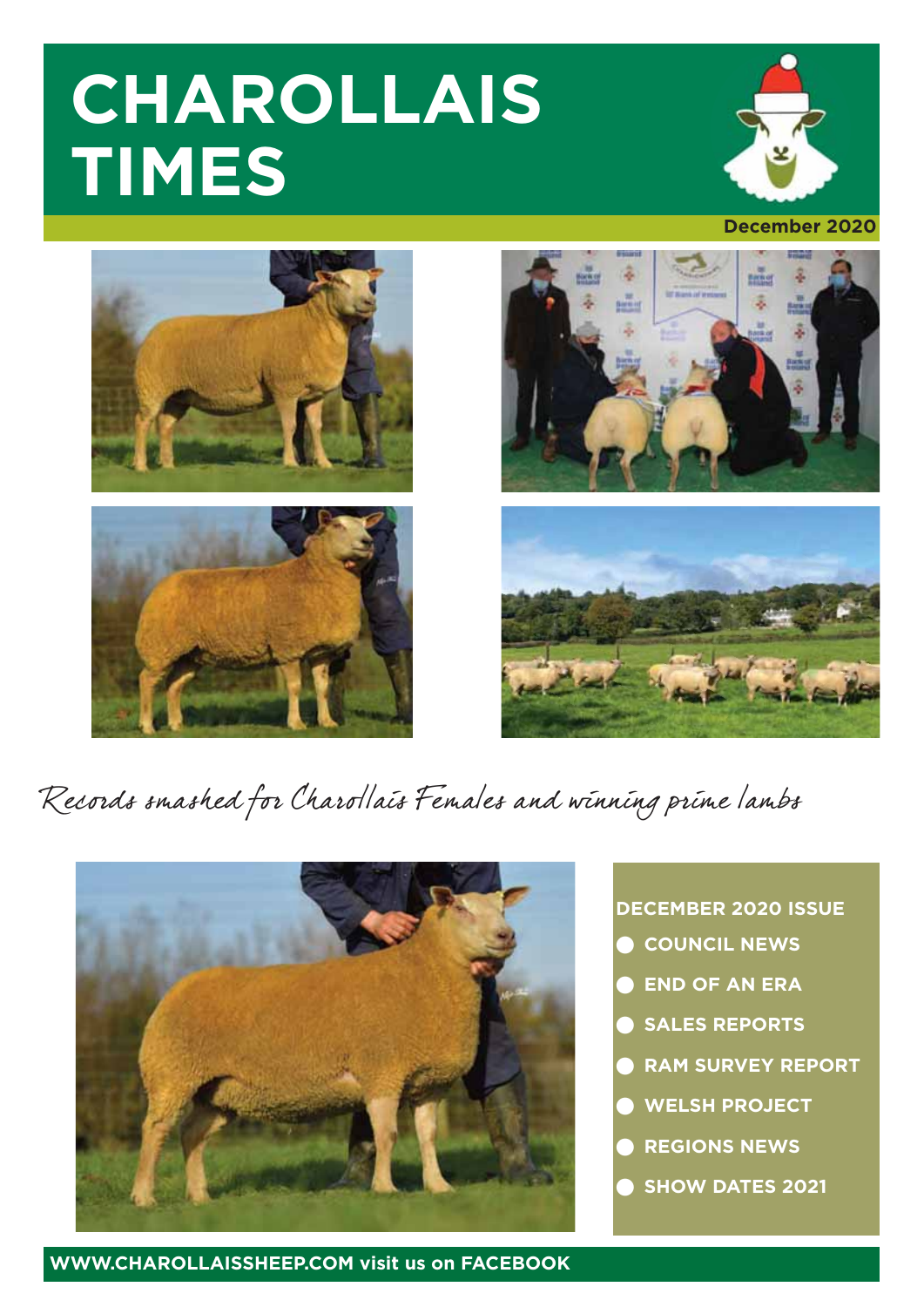

# **NEW STOCK IN!**

Porfect Christmas Descat for Charollais beneders

Jack Pyke Micro fleece gilet with nubuk piping and two lower zioped pockets. Good quality ailet. great country look and outstanding volue for money.

Charollais Logo left breast side + your **Flock Name to order** 

Mens - Navy or Dark Olive Green Large 42" - 44" Navy and Olive Green 44" - 46" Navy and Olive Green XL. 46" - 48" Navy only XXI

Navy and Roselle (pink) **Womans** XL. Size 14-16 Navy only  $Size 12-14$ u **Navy and Roselle Size 10-12** M **Navy and Roselle** 

Price - £35 including personalisation (+ post and packaging)

Order now for delivery for Christmas.

### FREE TO MEMBERS

If you would like a Lambing Book for this season's crop of lambs, then give the office a call and we will send you one out. We hope you find this useful to record all your lambs as they are born. We have left columns for your comments and also one to mark if you have culled or birth notified each lamb to the Society. Use one line for each lamb born.

Please do use the correct identification method for all your lambs. Some breeders continue to use alternative methods when their lambs are first born, but this just leads to queries, delays and mistakes later in the year. Use the proper 5 digit number and then it is plain sailing!

**CHAROLLAIS<br>LAMBING BOOK** 

**CHAROLLAIS** 

ļ Flock Name : f Flock Reference : Grassroots Password : Name : Year/s:

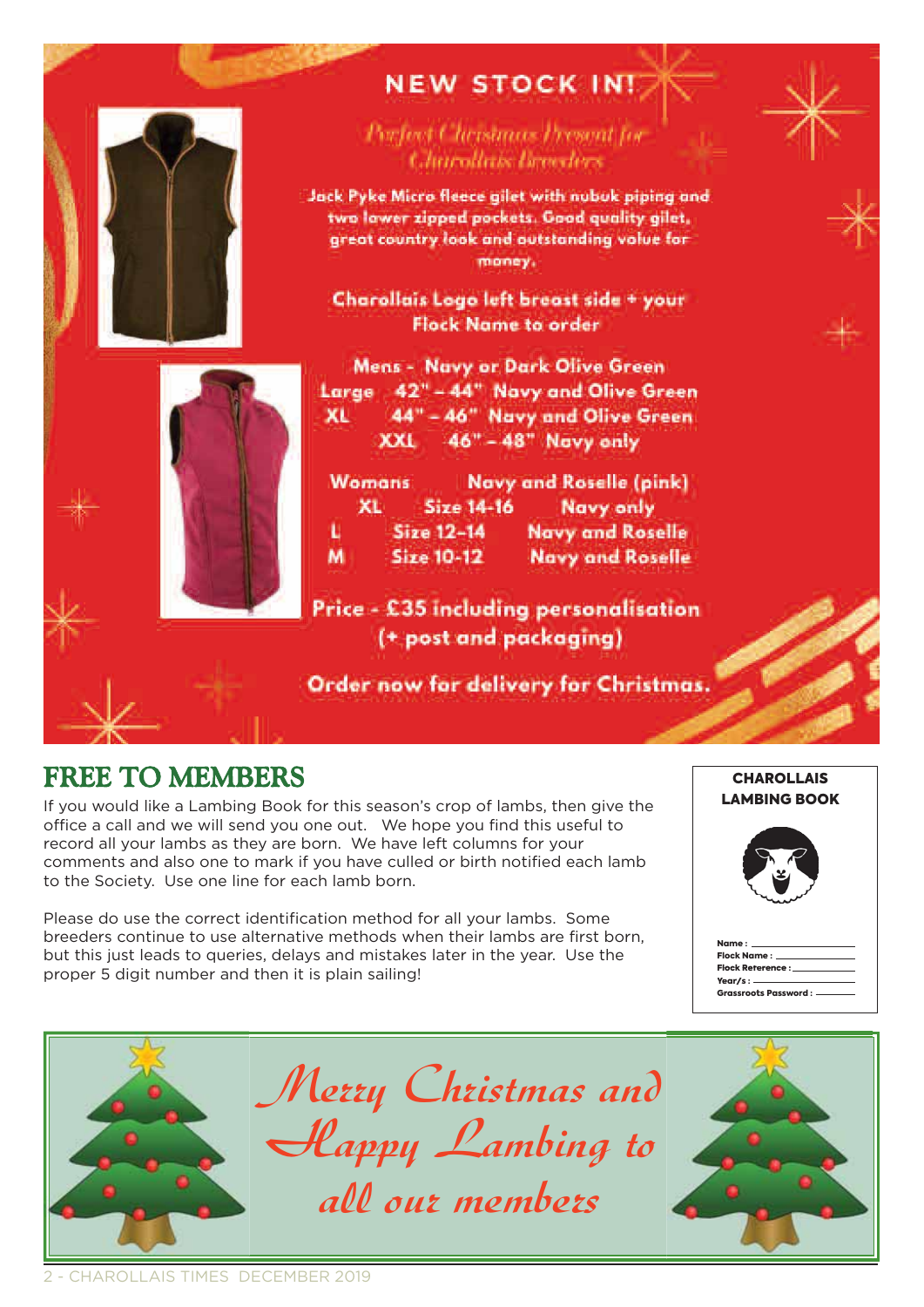# **END OF AN ERA FOR JONATHAN BARBER**

| <b>CONTENTS</b>        | Page                    |
|------------------------|-------------------------|
| <b>New Stock</b>       | $\overline{\mathbf{2}}$ |
| <b>Jonathan Barber</b> | 3                       |
| <b>Council News</b>    | $4 - 5$                 |
| <b>Registrations</b>   | $6 - 7$                 |
| <b>NSA Events 2021</b> | 8                       |
| <b>Ram Survey</b>      | $9 - 10$                |
| <b>Sale Reports</b>    | $11 - 17$               |
| <b>Welsh Project</b>   | 18-19                   |
| <b>Charollais in</b>   |                         |
| <b>Cumbria</b>         | 20                      |
| <b>Regional News</b>   | $21 - 22$               |
| <b>New Members</b>     | 23                      |
| <b>South West News</b> | 24                      |
|                        |                         |



Charollais Times is published by the British Charollais Sheep Society.

### **Editor : Carroll Barber**

For more information on any of the subjects covered in this edition, please call the office or visit our website at www.charollaissheep.com Although every effort has been made to ensure the accuracy, neither the Charollais Society nor the authors can accept liability for errors and omissions.

#### **BCSS**

Youngmans Road, Wymondham, Norfolk. NR18 0RR Tel : 01953 603335 Email : office@charollaissheep.com

Cover Pictures :

Record breaking ewes at the Tullyear Charollais Production Sale

South West Flock Competition winners, Willow Flock

Reserve Champion lambs at Royal Ulster Beef & Lamb Championships from William McAllister

### **JONATHAN BARBER HAS RETIRED FROM HIS VARIOUS ROLES IN THE SOCIETY AFTER 43 YEARS.**

The journey began for Jonathan in 1972, in France while on a trip to select a Charolais heifer. Discussions began to arrange the first importation of Charollais sheep into the UK. Eventually the first five ewe lambs and one ram lamb arrived for the Barber family on Boxing Day 1976. The British Charollais Sheep Society was formed the following year and Jonathan has been very much instrumental in it's success over the intervening years.

"The first 10 years was non-stop selecting, purchasing, organising group trips and finding a way through health regulations as the UK stocked up with French genetics." The margins from those activities were ploughed into the Society and allowed the healthy fund to support promotion and research on the breed in the UK.

There have been many Landmark achievements during his role with the Society including the launch of the first Sire Reference Scheme in 1988, scrapie genotyping in the USA, 'Q' scheme to identify rams with superior fleshing, innovative prize winning display stands, up to 45 auction sales each year and many more. Jonathan has never been short of ideas to keep the Charollais in the limelight.

In the early years Jonathan crisscrossed the UK as all lambs born were inspected prior to registration into the Flock Book.

"It is immensely satisfying that the breed has fared so well as a leading terminal sire for quality lamb production in the UK. The challenges have been tough at times, but the breed continues to improve and find new markets, whilst other breeds have fallen by the wayside."

Early research confirmed that the Charollais has the genetics to produce a better eating experience than it's contempories; coming to the fore again during the RamCompare project. It's easy lambing shape, especially for ewe lambs is a winner.

Jonathan is excited that the breed has more recently experienced strong demand from a wide range of countries across the world. "As farming changes in the sheep sector many developing markets have been investigated and promoted, with very encouraging results for the Charollais breed." UK flock masters are producing a superior quality Charollais.

Over the years Jonathan has worked with 10 National Chairmen, 60 Council members and over 3,000 Society flock owners. He is confident the breed will continue to thrive in the future.

"Since advising the Chairman and the Board, that I wished to retire I have experienced great satisfaction, happiness and relief."

"I shall continue with my mixed farming, poultry enterprises and the Crogham Charollais Sheep flock, and my other business interests."

Carroll will continue as Company and Breed Society Secretary, ably supported by Elaine, Wendy and Liz.

Jonathan's Official retirement will be recognised from the 2021 AGM.

"Thank you all for a challenging and great experience with some wonderful characters over all the years."

"Wishing you all a Very Happy Christmas, and a Healthy, Joyful New Year for 2021."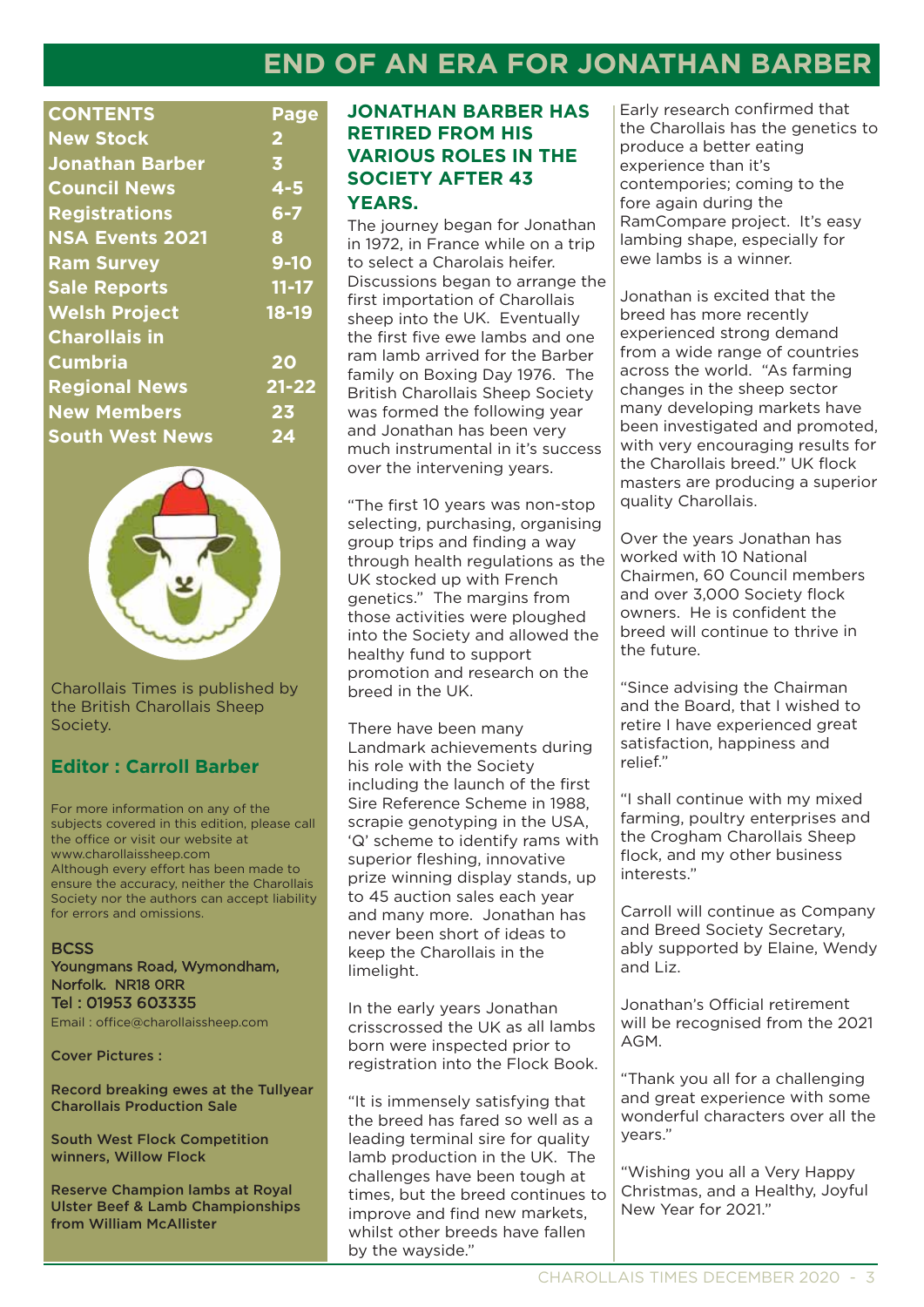# **NEWS FROM COUNCIL**

**The Council met by Zoom meeting on the 22nd November to review the year and attempt to start plans for 2021.** 

### **FINANCES**

Council received a report from the Finance & General Purposes Committee and were pleased to learn that despite reductions in income, the Society had managed its expenditure diligently and was in a sound financial position. Disruptions to our sales calendar had taken its toll on income in this area.

Recent measures had been put in place to encourage flocks to register their stock with the Society and keep their records up to date.

Budgeting and planning for 2021 was discussed and alternative budgets will be prepared to allow for the different scenarios of the limitations (or not) on the number of shows, events, sales etc taking place.

### **NSA EVENTS & SHOWS**

Council very much hope that the planned NSA days will go ahead. These are a major vehicle for our breed promotion and would be very much missed, for a second year. Council were adamant that regions must get more involved with these events. They can help the Society with the work involved setting up etc but also members are missing out on an ideal opportunity to promote their own stock.

A lightweight, more easily transported and erected promotional stand will be designed and purchased for these events.

### **SALES 2020 & BEYOND**

Council reviewed the full list of sale results for 2020. They were delighted that we managed to run our Premier Sale at such short

notice and although the uncertainty and change in date had impacted on the number of entries, the overall result was an excellent sale. (Full report in this publication). Also the cancellation of large sales and the introduction of replacement sales, was difficult and returns both for vendors and the Society were affected.

The meeting also reviewed the Ram Survey. A full report on the results and Council's thoughts and ideas for the future are on Pages 9  $-11$ .

### **YEAR BOOK**

Council agreed that this excellent publication is a key document for NSA events, shows and the membership. We encourage you to advertise your flock. Full details in this publication.

### **WELSH PROJECT**

There is a round-up report on the project on pages 18-19. Council agreed that it was very important that we maintain our relationship with the project forms. Especially relevant is their participation with us at Welsh Sheep.

### **BREXIT AND CHANGES IN EXPORT REGULATIONS**

Meeting considered the likely changes that will come into force from 1st January 2021, with the implementation of Brexit. As things stand at present, all sheep going into Northern Ireland will need to adhere to full EU export regulations. This will make the process more complicated and expensive for flocks in GB. Various bodies are lobbying to have a derogation for movement into NI, but it is not certain this will come about. Council agreed to keep a close eye on the outcome of negotiations and inform members well in advance of our Premier Sale, what changes are required for this event.

The meeting also heard that the export of sheep from GB to Europe from 1st January 2021 is also going to be difficult, certainly for a period of time as currently

there are no Border Control Points in Northern European ports. As GB becomes a 3rd Country, all livestock moving into Europe will have to be inspected at the point of entry, through a Border Control Point.

### **SALES DATES 2021**

Council agreed some dates for 2021 sales. Further discussion will take place at the next meeting on alternative venues. Meeting also looked at when and where members have the opportunity to sell empty females and again this will be discussed further and clarified at the next meeting.

Council did agree that where possible we will carry out pre-sale inspection of all stock at official Society Sales.

### **REGISTRATIONS**

Meeting reviewed the numbers of birth notifications and upgrades for the year to date. Numbers were back on 2019 and the meeting urged all flocks to get their records up to date and maintain the enhanced value of their flocks.

It was confirmed that until registrations have been fully paid for they remain 'pending' on Grassroots. Also lambs sired by rams that do not have a Scrapie Genotype result are dealt with in the same manner. Members were reminded to respond to requests for information on registration queries and also get their rams tested well before they wish to birth notify their progeny.

### **ANNUAL GENERAL MEETINGS**

The Chairman thanked all those who took part in the 2020 AGM, which was by Zoom meeting. For 2021 we are holding off making firm plans, but hopefully we will be in the Central Region for a oneday + one night event. This will take place at the end of April/ beginning of May and if a face-toface meeting is not possible we will hold another Zoom meeting, but at this same time.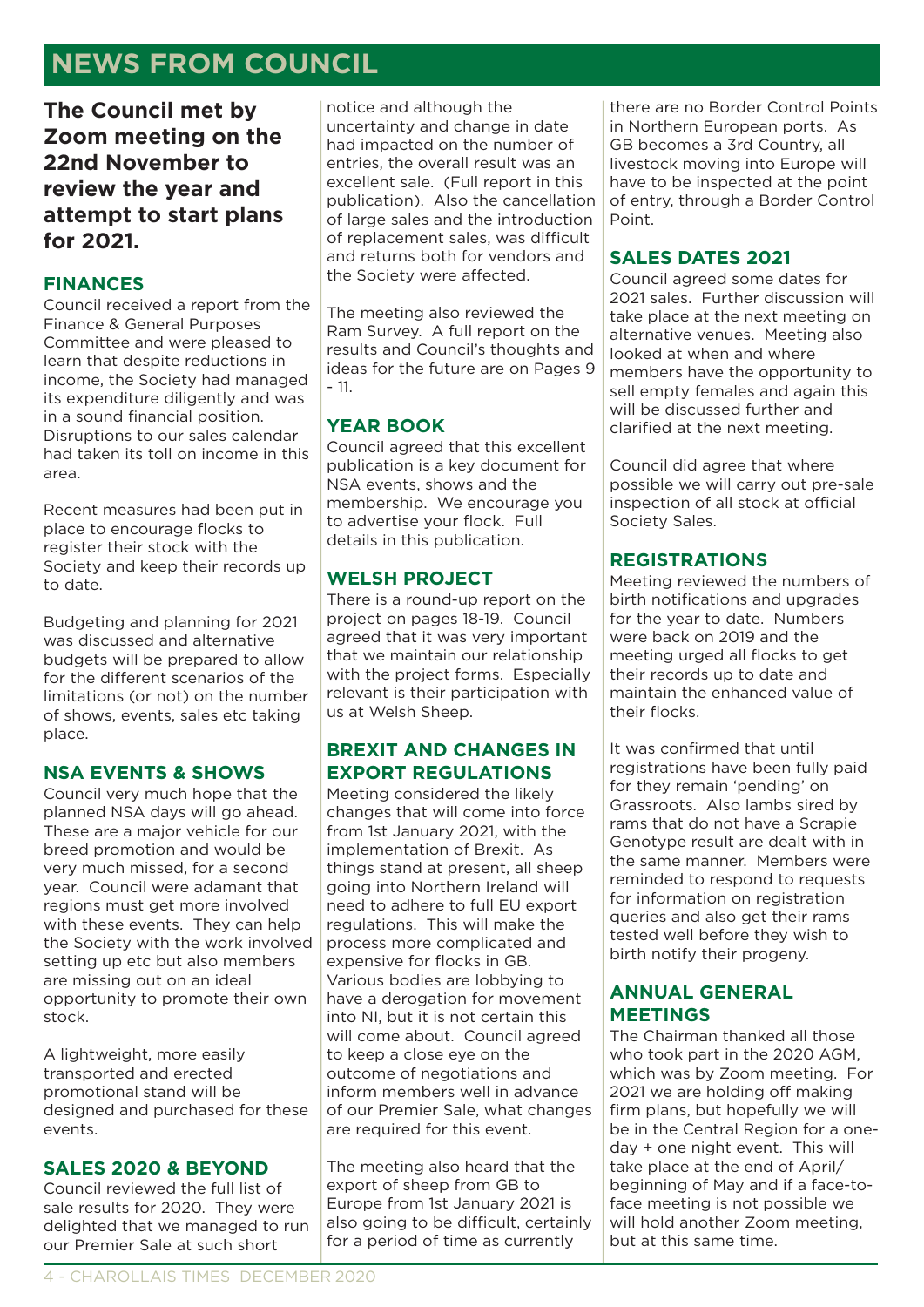# **NEWS FROM COUNCIL**

#### **NATIONAL CHAIRMAN**

Meeting heard that in May 2021, Arwyn Thomas will have completed two, 2-year terms of office as National Chairman and therefore will be required to step down. Council will elect a new Chairman in the New Year.

### **REGIONAL CHAIRMEN**

There will be 3 elections due in 2021; William McAllister (Northern Ireland) and Dewi Evans (Wales) will have both served 2 terms of office and therefore not eligible for re-election. In East of England Stuart Dunkley is eligible for reelection. Nomination papers and voting papers will be sent out from the office, to the timetable as stipulated by our articles of association.

### **YOUNG BREEDERS DEVELOPMENT PROGRAMME**

Council agreed to re-launch a Young Breeders Development Programme. Further details will be agreed at the next meeting and an invitation sent out to all. With the advent of video meetings, it was agreed that it will be much easier for our young members to meet on line. More details to follow.

### **SOCIAL MEDIA AND PROMOTION**

Emma Mellen's contract will come to an end on the 31st December. During her time with the Society, she has stimulated breeders to take advantage of publicity through social media. The Society will continue to keep contact with those involved in the Welsh Hill Ewe Project. 2020 has been a difficult year and many of the planned activities linked to this project have not been able to go ahead. There is a report on the project from Emma on Pages 18- 19.

Our presence on Facebook and Instagram will continue at the same level and we will be discussing at our next meeting more details on promotion for 2021. From 1st January 2021

please pass all information to the office to include on Facebook and Instagram. You can tag carrollbarber or send via WhatsApp, or email to Carroll.

### **PERSONAL FAREWELL FROM EMMA MELLEN**

*"As my time in this role comes to an end, I can reflect on many memories made since Spring 2018 – I started during Beast from the East and my time comes to an end during a pandemic – in-between both of these crises I can say I have thoroughly enjoyed the time with the society as a breed development and promotional officer.* 

*As I open doors to chapters new, I hope to see you all continue to unite and remember the commercial traits of the breed that paved the path of the breeds success since its introduction to the country all those years ago – times have changed, but the original breed traits of easy lambing and naturally well fleshed lambs are what makes them unique in comparison to other breeds.* 

*Thank you members for all your support and engagement with me – I wish you all the best in future and hope to see many of you embracing social media as much as possible. I hope my time in the role makes you smile.* 

*Thank you to the National and Regional Chairmen, for their support."*



### **CHANGES IN EXPORT RULES TO NORTHERN IRELAND**

Changes to export requirements for sheep moving from Great Britain to Northern Ireland from 31st December 2020 will require animals to have full EU export health certificates (EHC)

To obtain the appropriate EHC, the exporter will need to apply on EHC Online (EHCO). EHCO is a new digital online application service for EHCs that has been developed by DEFRA and APHA and will have replaced the current manual PDF process for applying for EHCs by the end of the transition period.

The EHC will need to be completed and signed by an appropriately qualified Official Veterinarian (OV).

Members will need to register for the use of the EHC Online system as well as making sure their certifier is registered on the system. More information on this can be found here. EHC Online: apply for export health certificates - GOV.UK (www.gov.uk)

To obtain an EHC these animals would also be from scrapie monitored flocks with a minimum of three year's membership of the scrapie monitoring scheme and be moving from a scrapie monitored scheme member farm or be ARR/ARR genotype, with this genotype ascertained from a blood sample taken by a vet and tested at an approved laboratory.

At the point of entry, all animals will be subject to documentary, ID checks and physical checks. Businesses must follow welfare in transport rules when moving live animals. In particular, all journeys over eight hours will also need to be accompanied by a journey log.

This change will have implications for the status of our sales in 2021.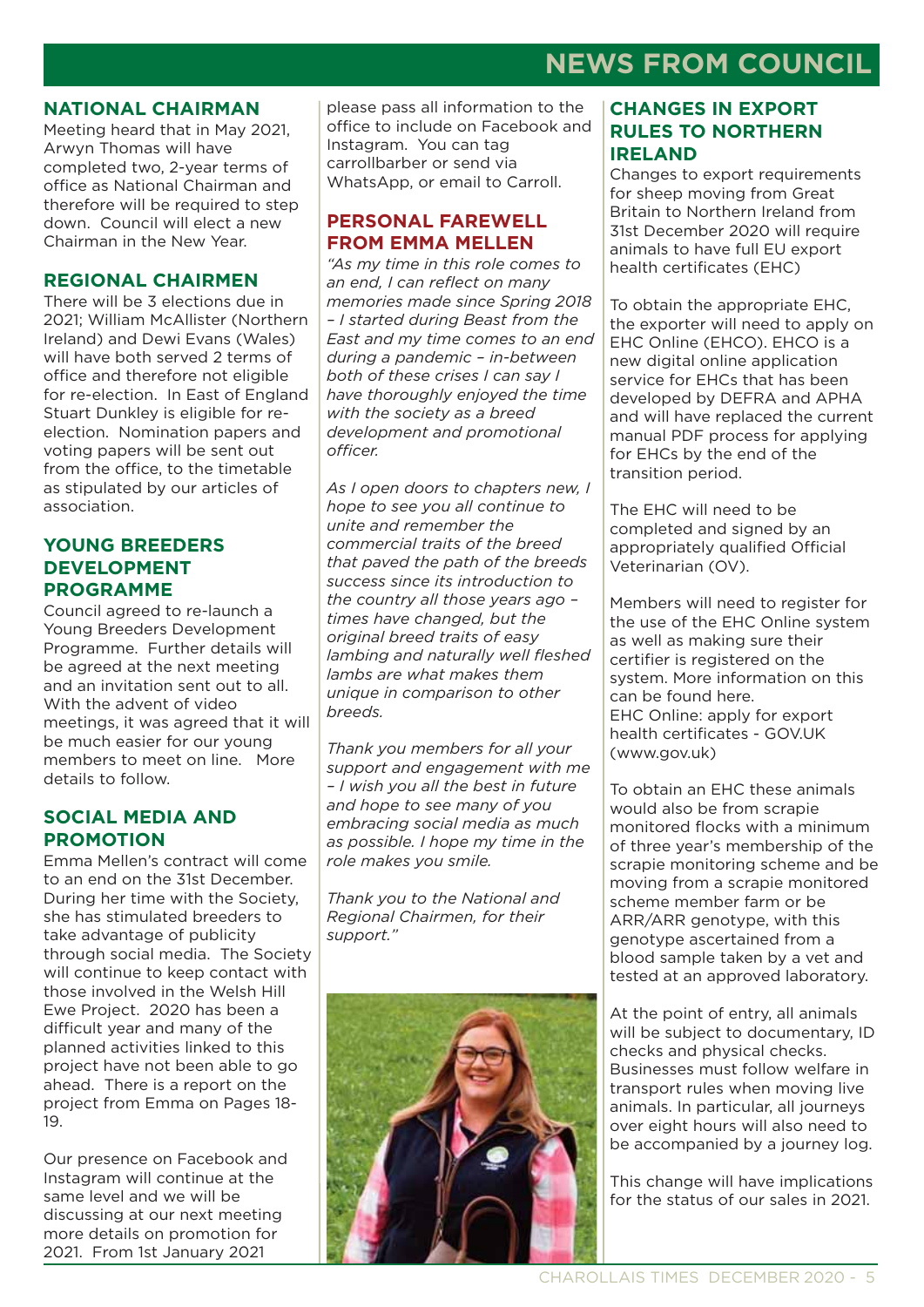# **REGISTRATIONS - CHARGES AND DEADLINES**

| <b>BIRTH NOTIFICATION OF CHAROLLAIS LAMBS</b>            |                                                             |                                                            |                                                     |                                                             |                                                       |  |
|----------------------------------------------------------|-------------------------------------------------------------|------------------------------------------------------------|-----------------------------------------------------|-------------------------------------------------------------|-------------------------------------------------------|--|
| $0 - 2$ months                                           | Over 2<br>months but<br>before<br>30/09 in year<br>of birth | <b>After</b><br><b>1st October</b>                         | $0 - 2$ months                                      | Over 2<br>months but<br>before<br>30/09 in year<br>of birth | <b>After</b><br><b>1st October</b>                    |  |
| <b>Grassroots</b><br>£2.00<br><b>(£2.40 incl</b><br>VAT) | <b>Grassroots</b><br>£4.00<br><b>(£4.80 incl</b><br>VAT)    | <b>Grassroots</b><br>£10.00<br><b>(£12.00 incl</b><br>VAT) | <b>Paper</b><br>£2.50<br><b>(£3.00 incl</b><br>VAT) | <b>Paper</b><br>£5.00<br><b>(£6.00 incl</b><br>VAT)         | <b>Paper</b><br>£12.00<br><b>(£14.40 incl</b><br>VAT) |  |

### **FEMALE REGISTRATIONS (previously birth notified)**

|                        | <b>Paper submission</b> | <b>On line submission</b> | <b>On line submission</b> |
|------------------------|-------------------------|---------------------------|---------------------------|
|                        | plus                    | plus                      | plus                      |
|                        | card certificate        | card certificate          | emailed certificate       |
| <b>EWE LAMBS</b>       | £8.00                   | £7.00                     | £6.00                     |
| Upgraded $> 12$ months | (£9.60 inc VAT)         | (£8.40 inc VAT)           | (£7.20 inc VAT)           |
| <b>SHEARLING EWES</b>  | £12.00                  | £11.00                    | £10.00                    |
| Upgraded > 24 months   | (£14.40 inc VAT)        | (£13.20 inc VAT)          | (12.00 inc VAT)           |

### **MALE REGISTRATIONS (previously birth notified)**

**RAMS**

Upgraded at any time **£20.00**

(£24.00 inc VAT)

Male registration is only permitted once a Scrapie Genotype result has been submitted to the Society. All genotypes are acceptable for registration, but will be logged on the record of each animal.

### **CHANGE OF OWNERSHIP**

We do not charge for Change of Ownership. Full pedigree registered animals purchased through an Official Society Sale, will be transfered automatically. Members should inform the Society of any private purchases. You cannot transfer animals **into** your flock on Grassroots.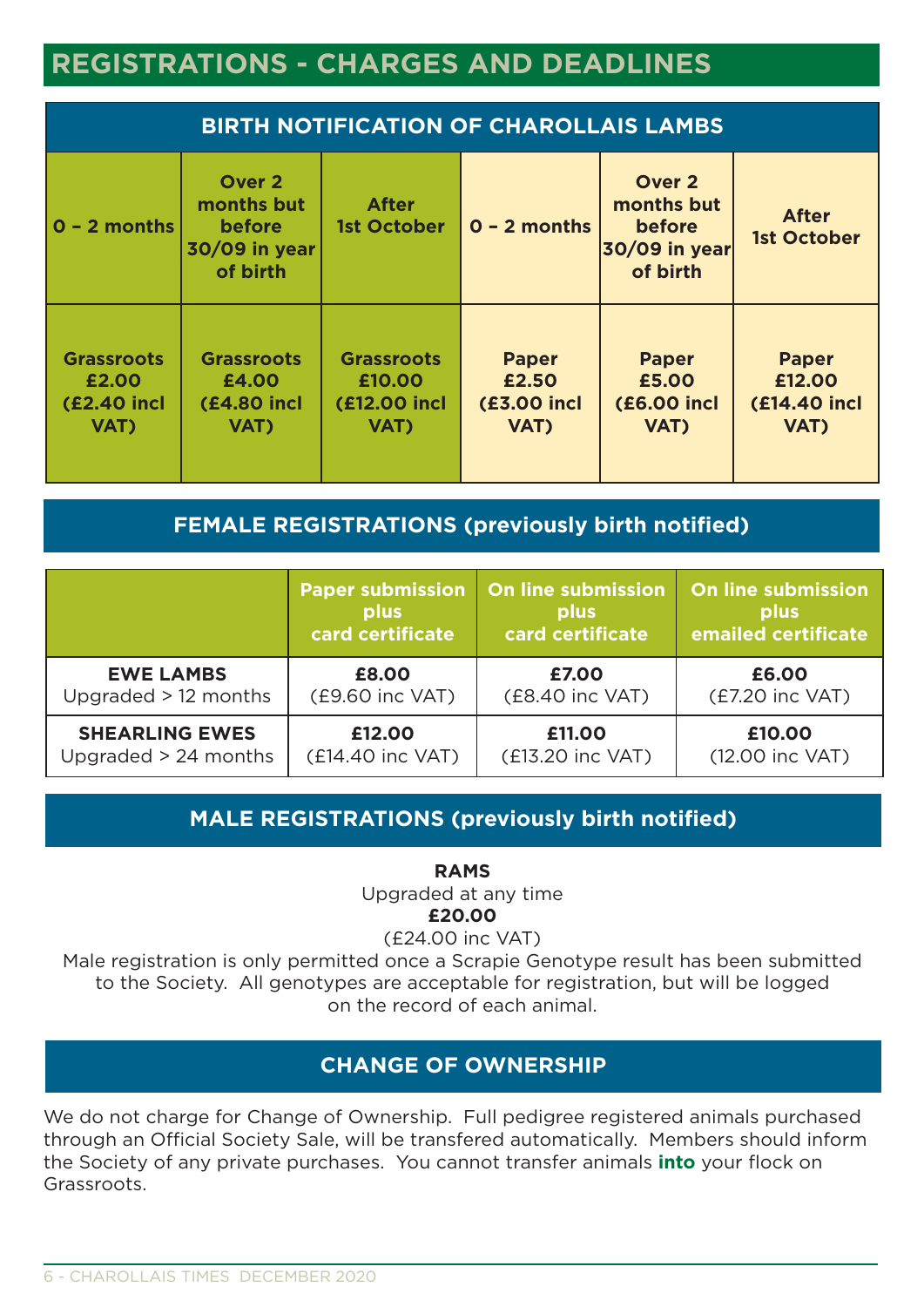# **REGISTRATIONS - CHARGES AND DEADLINES**

## **GOOD VALUE FEES**

Our registration fees are less expensive than other terminal sire Societies. We urge you to keep your flock fully up to date - the price of Charollais females has been outstanding this autumn. Keep up the value of your flock.

Save more by doing all your registrations on line. Use the Grassroots system for submitting all your data to the Society and get the cheapest rates. We also count data submitted on spreadsheets as an on-line submission.

We were extremely lenient with members this year, due to the uncertainty over Covid. For 2021 we will be sticking to the deadlines and fee structure, as set out on the opposite page. So don't miss these - get your lambs birth notified, on line before they are 2 months of age.

We do still accept paper submissions - many other Societies are moving to on line only. So please do get to grips with Grassroots - it is not complicated and allows you to search useful information at any time. If you need help, then call the office. **REGISTRATION**

# **IDENTIFICATION**

Numbers for your lambs born from the 1st December 2020 onwards, should follow this example :

| Year | <b>Flock</b><br>Number   Reference | 5 digit ID<br>number |  |
|------|------------------------------------|----------------------|--|
|      | ABL                                | 00201                |  |

it is important that whenever you record a sheep ID with us or on Grassroots that you include the whole number, including the year.

### **You must use tags that are suitable for breeding animals not slaughter tags.**

**ANNUAL MEMBERSHIP 2021**

**No increase in your membership fee.**

**Annual Subscription for 2021 is £55 (including £5 VAT)**

**Invoices will be sent out to all members early in the New Year.**

# **LETTER FOR 2021**

**(animals born on or after 1st December 2020)**

**2021 the letter for ram names is :**



**William, Walter, Winston, Wacky and lots more!**

### **CHANGE IN TAGGING REQUIREMENTS FOR EXPORT SHEEP**

The UK has changed its policy regarding ear tags for livestock exports and movements from Great Britain to the EU and Northern Ireland from 1 January. The government is encouraging livestock exporters to prepare for new changes that will apply to ear tagging when the transition period ends.

Livestock in the UK are currently identified with "UK" ear tags in accordance with the EU's single market rules. From 1 January 2021, the rules for exports of cattle, sheep, goats and pigs to the EU will change. Exporters from Great Britain will need to ensure their animals are identified with the ISO country code, which is "GB" for the UK. Under the Northern Ireland Protocol, movements from Great Britain to Northern Ireland will also need to meet these requirements.

• For animals which are already individually identified, apply a third (management) tag with the prefix GB followed by the animal's individual number.

• For new-born animals and lambs for export that are not yet individually identified, UK tags with a GB suffix could be applied. (You cannot put the GB suffix on all your tags, only those for export).

Exporters should also contact their ear tag suppliers to ensure that they are able to identify their animals with the correct tags from 1 January 2021.

Animals for export will also need to be accompanied with a new EU Export Health Certificate showing the correct ISO country code and signed by the Official Veterinarian for export.

For information on Northern Ireland exports to the EU, contact Daera directly for further information. The updated guidance setting out the actions GB livestock exporters will need to take to get ready for 1st January can be viewed at

https://www.gov.uk/guidance/exporting-animals-and-animal-products-to-the-eu-from-1-january-2021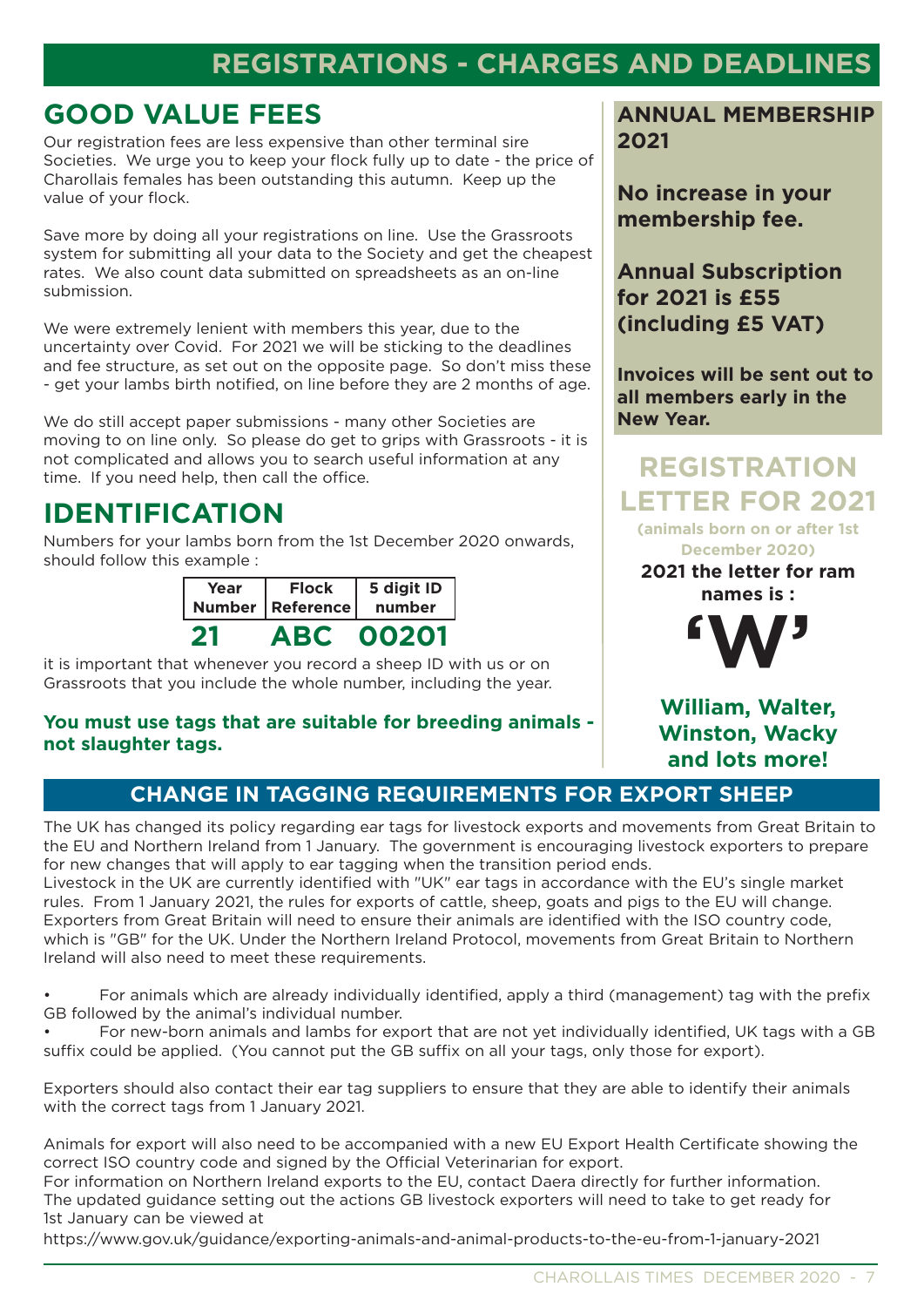# **SHOWS & EVENTS 2021**

None of us know what the situation will be next year with events, shows and other gatherings. Council at their recent meeting, discussed what presence we will have at NSA Events (if they can go ahead). So all being well with the Covid requilations. Charollais will have stands at the following important days for breed promotion.

### **NSA WELSH SHEEP 2021 TUESDAY 18TH MAY 2021**

Location: Red House, Aberhafesp, Newtown, Powys

NSA Welsh Sheep it will be held on Tuesday 18th May 2021 at Red House, Aberhafesp, Newtown, Powys by kind permission of the Owen family. At Red House the Owen family own a total of 550 acres running 1200 Texel cross ewes together with a few Welsh Mules and a flock of pedigree Beltex sheep. 120 Limousin suckler cows all registered.

### **NSA SCOTSHEEP 2020 (POSTPONED TO 2021) THURSDAY 27TH MAY 2021**

Location : Over Finlarge, Tealing, Dundee. Organised by the Scottish region of the National Sheep Association, NSA Scotsheep 2020 will now be held on Thursday, May 27, 2021, at Over Finlarg, Tealing, where Robert and Hazel McNee, have built up a profitable business since moving to the farm in 2011.

### **NSA NORTH SHEEP 2021 WEDNESDAY 2ND JUNE 2021**

Location: Bradford House Farm, Ponteland, Northumberland, NE20 0HA NSA North Sheep returns in 2021, kindly hosted by JE Woodman & Son at its Bradford House Farm near Ponteland in Northumberland.

### **NSA SHEEP SOUTH WEST EVENT TUESDAY 22ND JUNE 2021**

Location: Rampisham Manor and Cobham Farms, Ramisham, Dorchester, Dorset, DT2 0PT The NSA South West Region is delighted to announce that the NSA Sheep South West event in 2021 is being held on Tuesday June 22nd 2021 at Rampisham Manor and Cobham Farms, Rampisham, Dorchester by kind permission of Mr Robert Boileau.

### **SHOWS**

The information on shows that might or might be going ahead next year, is mixed. Some shows have reluctantly decided already to cancel until 2022, others are hoping to go ahead with a full schedule whilst others are exploring the possibility of holding livestock only days. These will be different from the normal, but will give breeders the opportunity to get out with their animals, see some friends and compete.

One such show is the Royal Three Counties which has announced the following :

News from the Showground!

*"We are delighted to announce our agricultural and rural events for 2021.*



*Countrytastic – 8 April The Good Life Show – a new smallholdings and home produce event – 22 & 23 May Three Counties Livestock Show – 17 & 18 June Three Counties Equine Show – 19 & 20 June*

*Three NEW events will focus on three primary elements which traditionally make up the Royal Three Counties Show, livestock showing, equine competition and smallholders/home produce, and will enable exhibitors and visitors to attend the show suited to them while allowing Three Counties to fulfil its charitable objectives.*

*The livestock show takes place on 17 & 18 June and the equine show will take place on 19 & 20 June, including the usual range of livestock and equine classes traditionally hosted at the Royal Three Counties Show.* 

*We are really excited to be planning events for 2021 and the Three Counties team are determined to make them a success for all involved."*

We will keep you all updated with news from the Show Societies and hope there will be classes for you to participate in.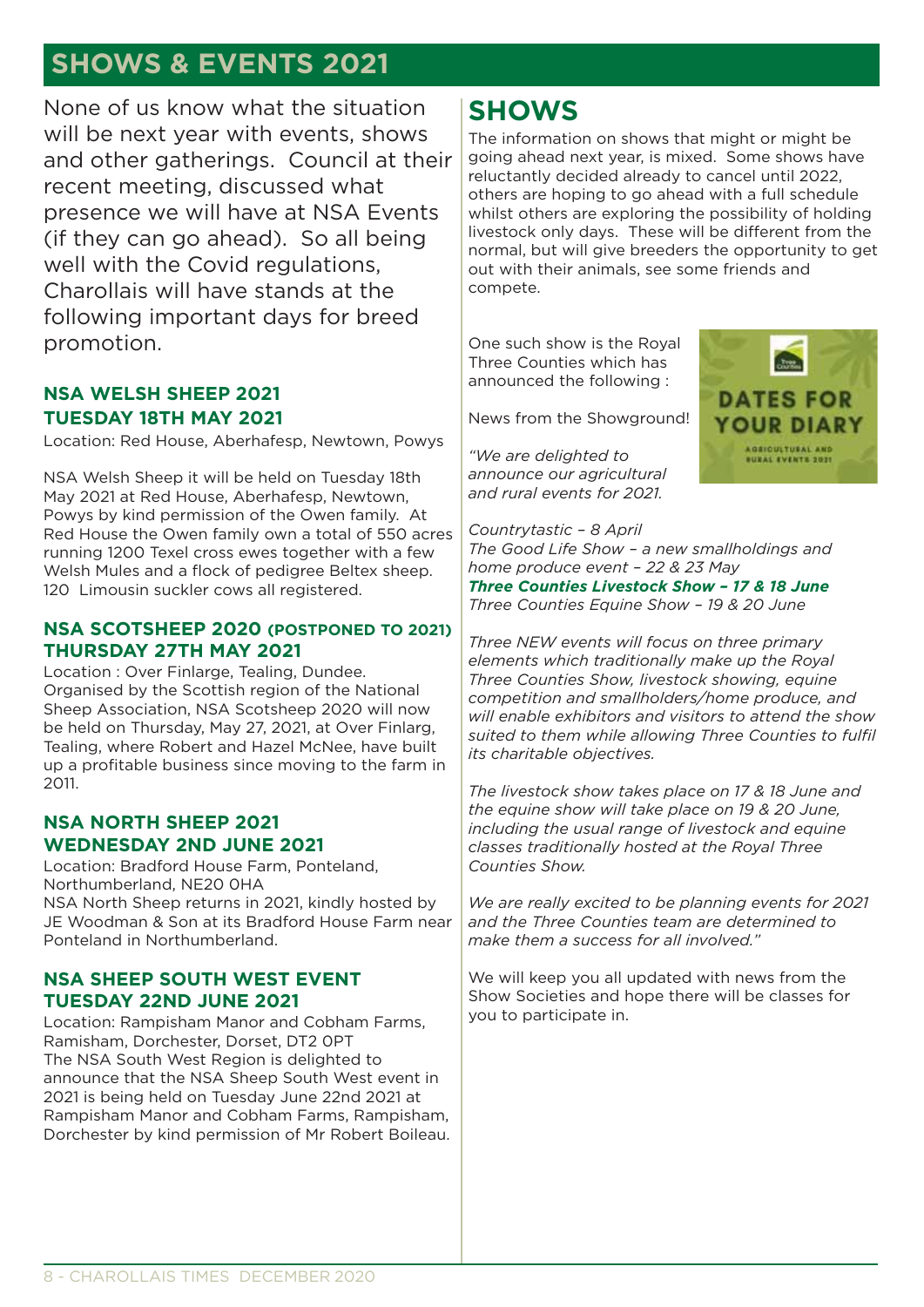### **RAM SURVEY RESULTS**

**A huge thank you to all of your who took the time to complete the Ram Survey. We received over 100 replies, which gave Council some really helpful data to think about and work on new strategies for our sales going forward. Below are tables of the average results for each question.** 

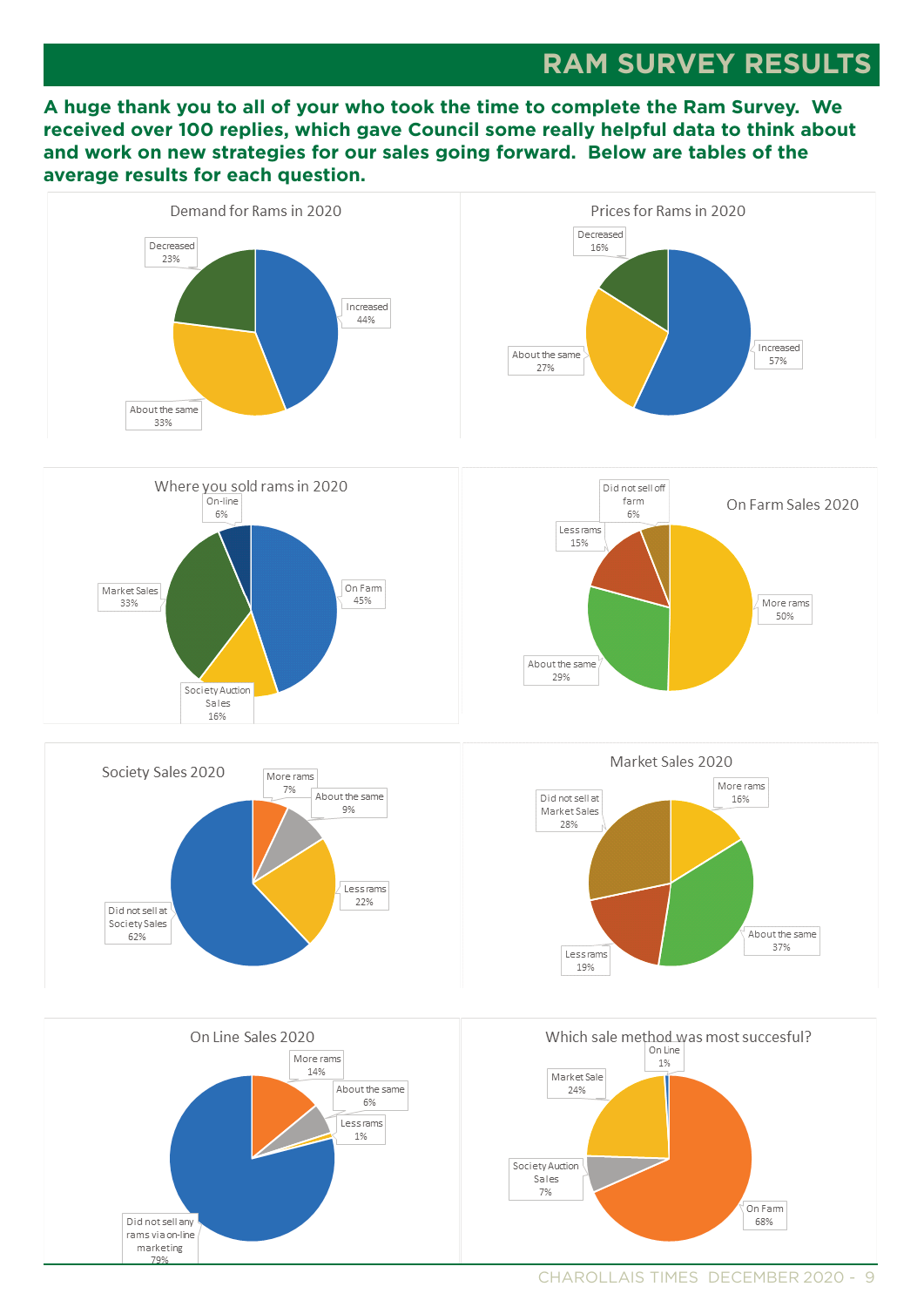# **RAM SURVEY RESULTS**



The good news is that despite all the problems with the covid pandemic, our breed sold well; 77% of breeders had increased or equal sales to 2019. 57% reported increased prices. Eastern and Northern Ireland did particularly well.

Not surprisingly On Farm sales have increased significantly; 93% of breeders sold off farm and over 50% sold more rams by this method. Also 67% reported that this was the most successful method of selling in terms of price and volume. This category was a bigger winner than Market Sales. Interestingly the only region where 22% of flock did not sell off farm, was Wales.

Society Sales dropped off; this was due to the limited number of sales we were able to offer and the change in venues/dates necessary due to Covid restrictions. However, there is a desire from breeders to support Society sale; 64% say they will enter in 2021.

On-line is growing albeit slowly. Flocks found it a useful additional outlet, although not a high % of rams were sold by this method.

Many general comments were made on what would attract you to sell at Society Sales:

- More sale venues
- Later sales
- Non-MV sections
- More commercial sales; ie no trimming and overfeeding
- Sales on non-market sites
- Allow neck tags at commercial sales to Lot Number rams
- More emphasis on commerciality of sales
- More input from the markets, especially on sales of Charollais x lambs
- Saturday and evening sales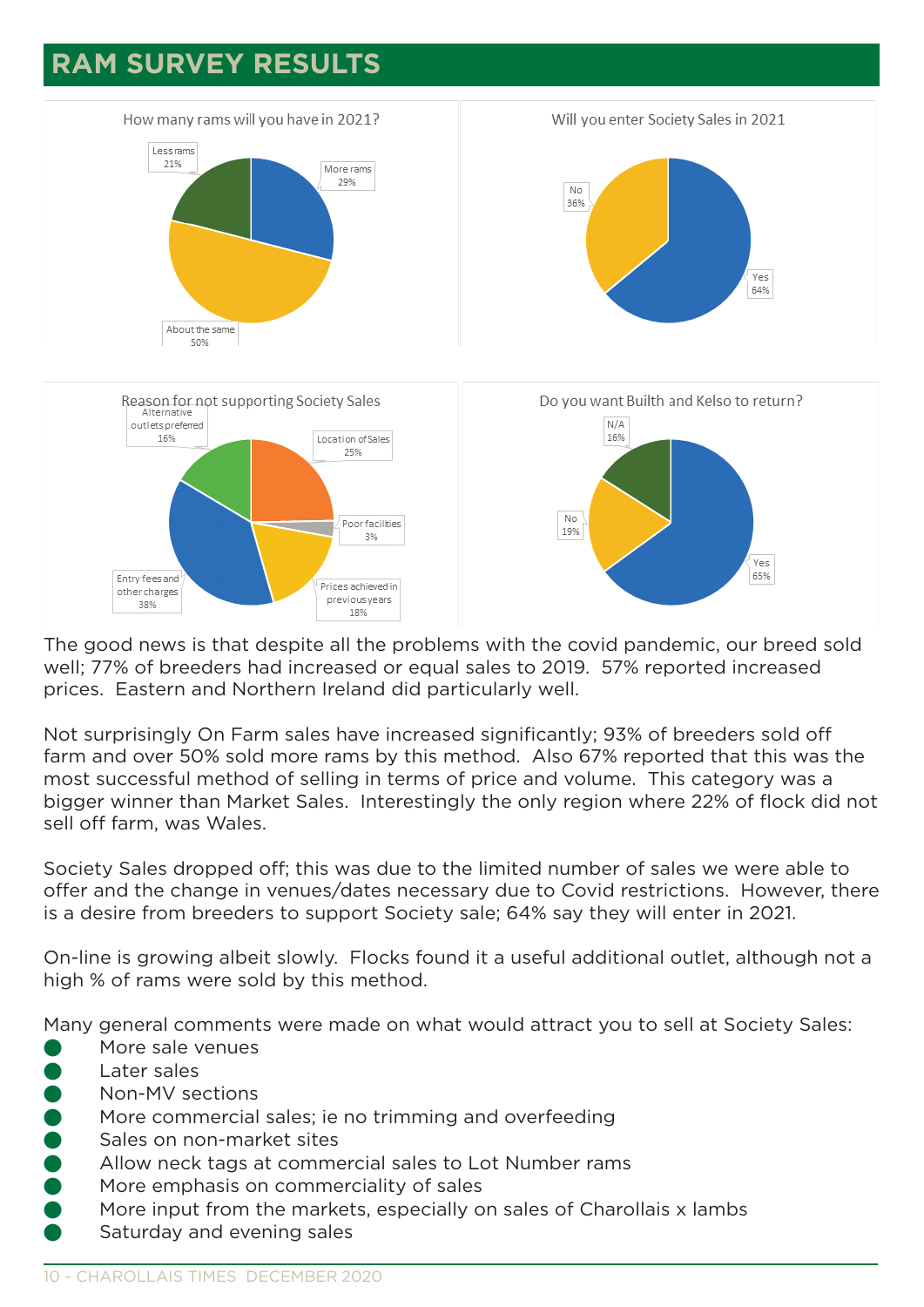### **SALES 2021 AND BEYOND**

From the survey 79% of flocks will have more or the same number of rams for sale in 2021. Also 64% said they would sell through Society Sales. 100% in Northern Ireland (because they have more sales than any other region) and a higher % in Wales.

What is stopping breeders selling with the Society? Entry fees and charges was top of the list, then location of sales. A large majority of those who used Builth and Kelso want to see them return.

The increase in markets offering good quality on-line bidding systems was huge this year (for obvious reasons), but this will continue and our members overwhelming felt this was important (86%).

There is some interest in different forms of on-line selling, ie the on-farm simulcast suggestion.

### **FUTURE PLANS**

So what plans should we make for 2021 onward? Council was clear that we want to offer members a network of auction sales to suit their flock, locality and time schedule. They agreed that we should be more flexible with the format of sales 'held under the auspices' and that we should work more closely with a wider range of auctioneering companies to set in place alternative sales.

We would suggest that we should do the following :

- Support the resumption of Builth Wells and Kelso
- Look hard at new (revised) venues for Society Sales, especially in those regions with no current sales
- Include later sales in the programme
- Work more closely with auction markets to agree terms and engage their support
- Consider a different category of sale; more commercially focused. No trimming, lower entry fee, simplified catalogue
- Work with auction marts with good on-line bidding facilities; this is imperative for our Premier Sale.
- Promote a wider range of sales, including sales such as Kelso through our social media and publications.

We hope that you are interested and encouraged by these plans to use Society Sales. It is vital for the future health of your breed and the organisation that we have your support. Please if you have any ideas, comments then please do get in touch with the office or speak with your regional chairman. The one joy of Zoom meetings is that we will be holding Council meetings more regularly over the coming months, as there is plenty to discuss and plan.

**WORCESTER PREMIER SATURDAY 26th June 2021**



### **MAJOR SALE DATES 2021**

**DUNGANNON EXPORT MONDAY 26TH JULY (To be confirmed)** 



### **BUILTH WELLS MAIN MONDAY 20th SEPTEMBER**

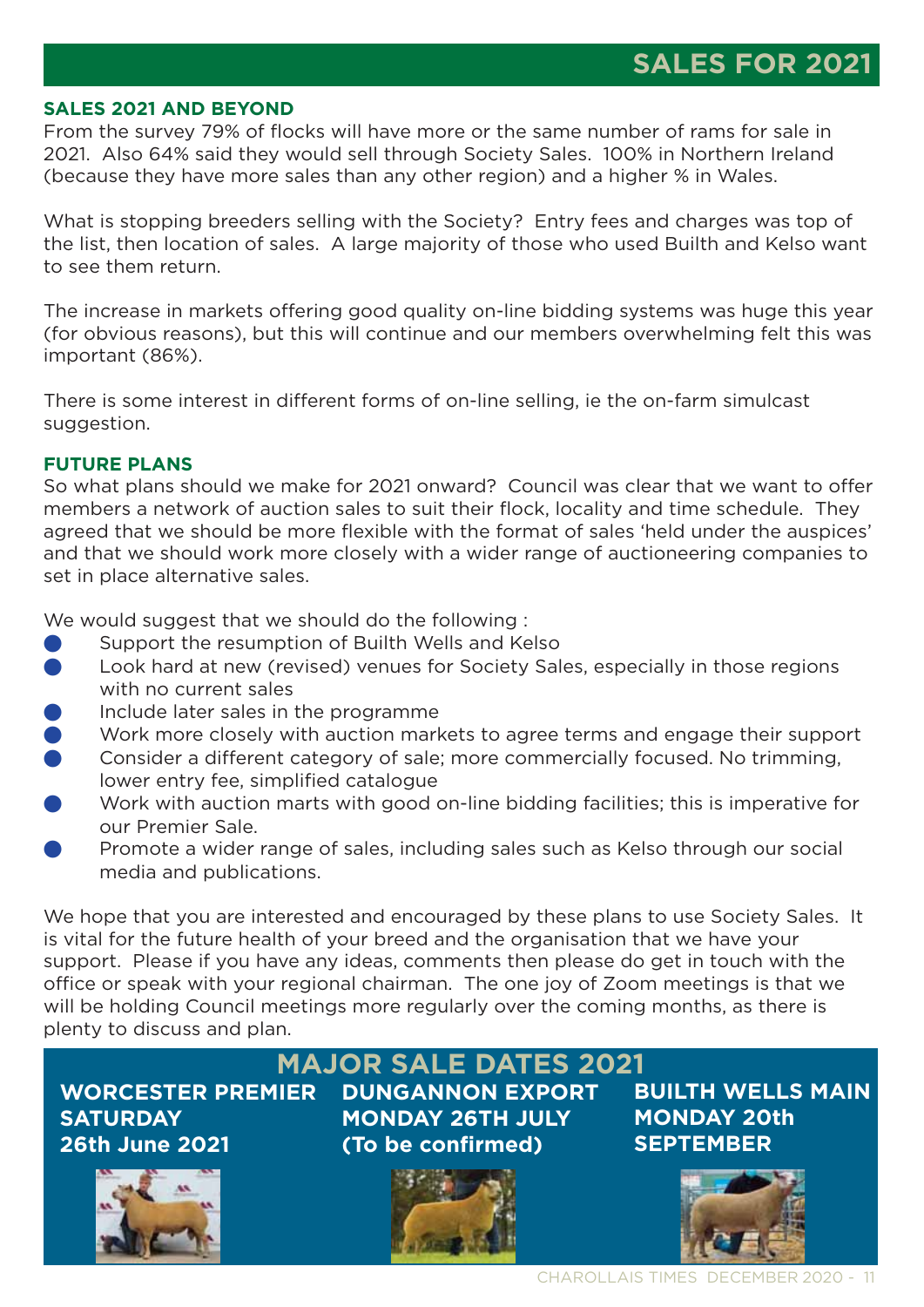| <b>SALE RESULTS 2020</b>   |                 |                        |        |                          |                    |                        |       |
|----------------------------|-----------------|------------------------|--------|--------------------------|--------------------|------------------------|-------|
|                            | No. Sold        | Average Top Price<br>£ | Gns    |                          | No. Sold           | Average Top Price<br>£ | Gns   |
| <b>WORCESTER PREMIER</b>   |                 |                        |        | <b>EXETER FEMALES</b>    |                    |                        |       |
| <b>Shearling Rams</b>      | 11              | £1,911.95              | 4,600  | Ewes                     | 4                  | £425.25                | 500   |
| Ram Lambs                  | 71              | £1,278.48              | 16,000 | <b>Shearling Ewes</b>    | 7                  | £378.00                | 420   |
|                            |                 |                        |        | Ewe Lambs                | 10                 | £294.00                | 300   |
| <b>DUNGANNON</b>           |                 |                        |        | <b>Trebarn Dispersal</b> |                    |                        |       |
| <b>Shearling Rams</b>      | 9               | £627.66                | 850    | Ewes                     | 18                 | £430.50                | 850   |
| Ram lambs                  | 54              | £781.47                |        | 3,400 Shearling Ewes     | 10                 | £579.60                | 2,000 |
| Females                    | 19              | £606.24                | 980    | Ewe Lambs                | 7                  | £330.00                | 650   |
| <b>SHREWSBURY</b>          |                 |                        |        | <b>SKIPTON FEMALES</b>   |                    |                        |       |
| <b>Shearling Rams</b>      | 3               | £476.00                |        | 500 Ewes                 | 2                  | £472.50                | 450   |
| Ram Lambs                  | 6               | £468.00                | 572    | <b>Shearling Ewes</b>    | 22                 | £579.60                | 1,000 |
|                            |                 |                        |        | Ewe Lambs                | 11                 | £430.50                | 620   |
| <b>HEREFORD EARLY SALE</b> |                 |                        |        | <b>DUNGANNON FEMALES</b> |                    |                        |       |
| <b>Shearling Rams</b>      | 62              | £506.37                | 1,000  | <b>Shearling Ewes</b>    | 50                 | £904.80                | 2,920 |
| Ram Lambs                  | 11              | £454.36                |        | 550 Ewe Lambs            | 42                 | £617.88                | 1,450 |
| <b>EXETER NSA SALE</b>     |                 |                        |        |                          |                    |                        |       |
| Older Rams                 |                 | £441.00                | 420    |                          |                    |                        |       |
| <b>Shearling Rams</b>      | 38              | £489.30                | 720    |                          |                    |                        |       |
| Ram Lambs                  | 16              | £347.81                | 450    |                          |                    |                        |       |
| <b>Shearling Ewes</b>      | 10 <sup>°</sup> | £420.00                | 500    |                          |                    |                        |       |
| Ewes Lambs                 | 1               | £504.00                | 480    |                          |                    |                        |       |
| <b>CARLISLE</b>            |                 |                        |        |                          |                    |                        |       |
| <b>Shearling Rams</b>      | 27              | £550.08                | 1,000  |                          |                    |                        |       |
| Ram lambs                  | 9               | £495.83                | 800    |                          |                    |                        |       |
| Ewe Lambs                  | 4               | £630.00                | 800    |                          |                    |                        |       |
| <b>Female Pens</b>         | 37              | £342.24                | 400    |                          |                    |                        |       |
| <b>DUNGANNON SEPTEMBER</b> |                 |                        |        |                          |                    |                        |       |
| <b>Shearling Rams</b>      | 7               | £462.00                | 600    |                          |                    |                        |       |
| Ram Lambs                  | 14              | £338.25                | 420    |                          |                    |                        |       |
| <b>HEREFORD LATE SALE</b>  |                 |                        |        |                          |                    |                        |       |
| <b>Senior Rams</b>         | $\overline{2}$  | £404.25                | 450    |                          |                    |                        |       |
| <b>Shearling Rams</b>      | 70              | £523.05                | 1,700  |                          |                    |                        |       |
| Ram Lambs                  | 32              | £458.40                | 1,000  |                          |                    |                        |       |
| <b>BALLYMENA</b>           |                 |                        |        |                          | Foxhill Va Va Voom |                        |       |
| <b>Shearling Rams</b>      | 13              | £539.54                | 900    |                          |                    |                        |       |
| Ram Lambs                  | 32              | £387.84                | 580    |                          |                    |                        |       |
| <b>WELSHPOOL</b>           |                 |                        |        |                          |                    |                        |       |
| Senior Rams                | 1               | £367.50                | 350    |                          |                    |                        |       |
| <b>Shearling Rams</b>      | 34              | £453.97                | 700    |                          |                    |                        |       |
| Ram Lambs                  | 19              | £414.75                | 650    |                          |                    |                        |       |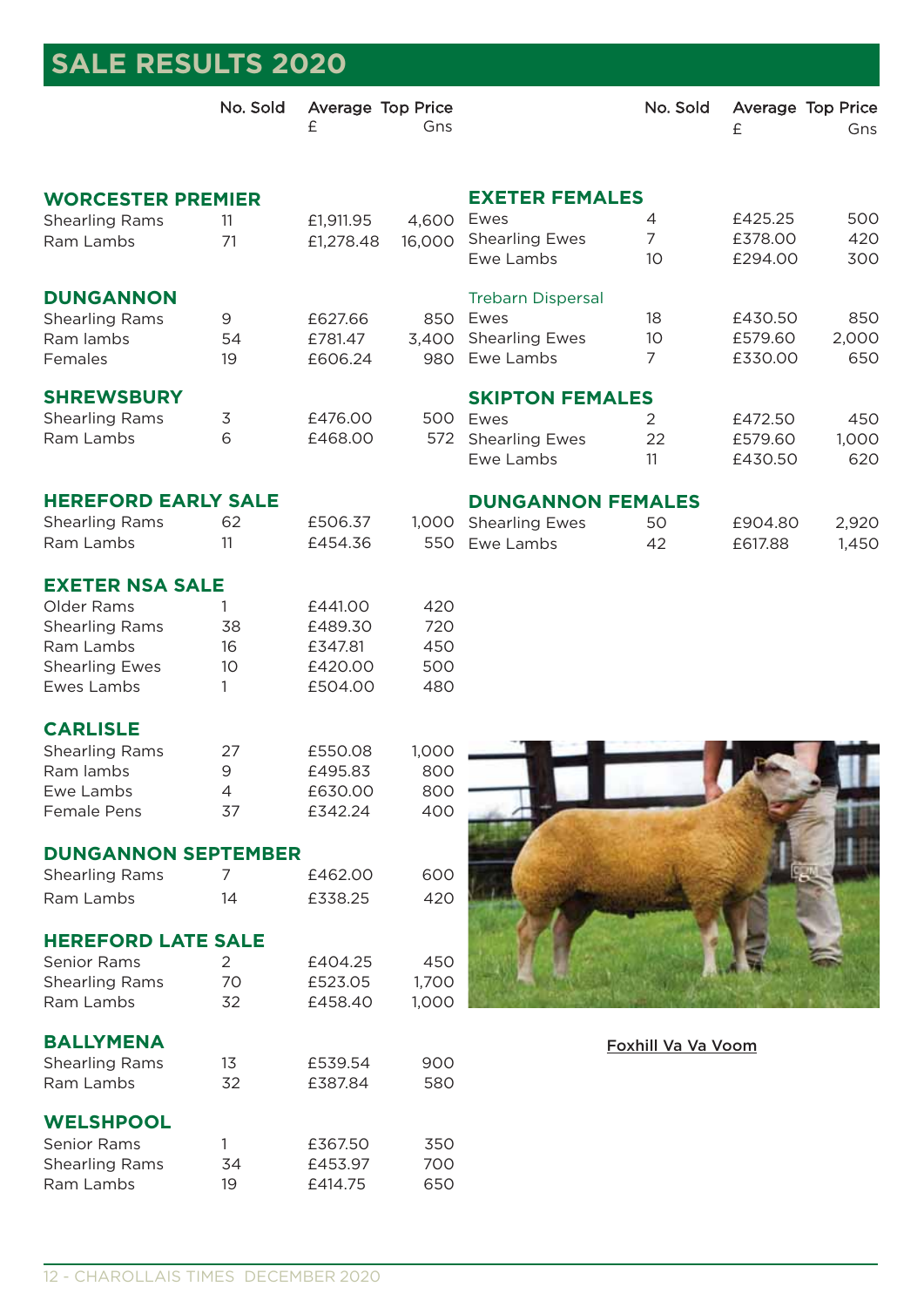# **HEADING WORCESTER PREMIER SALE REPORTS 2020**

Foxhill Charollais Flock hits the heights at 16,000gns

Charollais breeders were delighted to be in Worcester Market for probably the first pedigree ram sale of the year to be held live. Strict Covid measures were in place that allowed this sale to go ahead.

Taking the sale by storm was Mike and Melanie Alford's Foxhill Flock of Charollais from Devon. Their ram lamb Va Va Voom was knocked down for 16,000 gns after a flurry of bids from all round the sale ring. Beating the opposition were the Ingram family from the renowned Logie Durno and Loanhead Flocks in Aberdeenshire.

The dam of this lamb was described by the Alford's as the 'best in the flock'; a daughter of Crogham Hannibal II, the ewe was Breed and Interbreed Champion at the Devon County Show. Va Va Voom's sire was Loanhead Triathlon, sired by the Royal Highland Show Charollais Champion of the Decade, Rhaeadr Orlando. The Foxhill flock also achieved 2,500 gns for the next best in their pen, also sired by Triathlon, Foxhill Victor went to Jeremy Price, Hereford and Esmor Evans from Mold.

Leading the shearling trade was a strong, well-fleshed ram from Jonathan Wales's Thackwood flock in Cumbria. This January born tup by Netherton Sea the Stars was knocked down for 4,600 gns to Mike Alford.

The Ingrams had taken the decision to offer their ram lambs for sale privately prior to the sale, due to the uncertainty of trading conditions, but

presented two pens of cracking shearling tups. Leading their trade at 3,600 gns was Loanhead Unstoppable. This very heavily fleshed tup was sired by Cannahars Super Star and goes back to Cumbria to join Jonathan Wales's Thackwood Flock. Also going to Cumbria was Logie Durno Ultra, a son of Hollylodge Supreme, which sold for 2,500 gns to David and Johnathan Norman for their Kirkhouse Flock. Another son of Supreme, a huge tup Logie Durno Upperclass sold for 2,300 gns to Simon Turkington from Melrose.

Next best in the lamb category were two lambs at 3.200 gns. First was Wernfawr Vinnie from David Curran's flock in Brecon. His sire was Bronwydd Tomahawk out of a consistent Glyn Coch Night to Remember sired ewe. Determined to secure this smart lamb was Colin Bowen from Pembrokeshire, Gwyndy Flock.

Artnagullion Vagabon made the same money for William McAllister over from Northern Ireland for the sale. This good looking lamb was sired by the flock's purchase from last year's premier sale, Loanhead Upper Class out of a Knockin Shop ewe with show pedigree. Tim Prichard from the Castellau Flock in Glamorgan secured him at 3,200 gns.

A very high performance index tup lamb from Robert Whittaker, Jedburgh attracted a trio of Signet flocks. Hundalee Volcano had very high figures for all traits putting him in the Top 1% for the breed. His sire was Edstaston U R The Man, purchased at last year's sale. Sharing the 2,500 gns price tag were the Redhill Flock, Rutland, Rainbow Flock, Cheshire and the Lowerye Flock from Powys.

Emyr Hughes from Pembrokeshire had a super pen of lambs forward all sired by Ffrwd U Belter, topping the trade at 2,000 gns was Bronwydd Vinnie Jones sold to Geoff Biddulph from the Gawsworth Flock in Cheshire. Close behind at 1,900 gns was Bronwydd Va Va Voom which sold to Chris Timm, Wensleydale Flock in Yorkshire. His third lamb went to regular German buyer, Volker Derbisz for 1,600 gns.

Another smart pen of lambs was presented by Justin Evans from Glamorganshire. His leader was Sant Andras Vanquish, a Bronwydd Tomahawk sired lamb with style and power which sold for 2,000 gns to Grug Flock of Geraint Evans from Newcastle Emlyn. New Charollais flock owner, Richard White from Yorkshire bought Sant Andras Vantage for 1,600 gns.

Society Chairman Arwyn Thomas from Carmarthenshire sold his son of Arbryn Tonto for 1,900 gns to Gail Hodgson and George Wearmouth for their Shield Ash flock in County Durham. At the same price was Ffrwd Vunipola from Dewi Evans on Anglesey. The buyer for this son of Edstaston Sotogrande was D A Thomas, Dafolog Flock Carmarthenshire.

Although numbers forward were down on previous years the average prices achieved matched other sales; shearling rams were up by £567 and ram lambs back by only £73.

#### **Averages**

**71 Ram lambs at £1,278.48 11 Shearling Rams at £1,911.95** 

**Auctioneer : Clive Roads, McCartneys**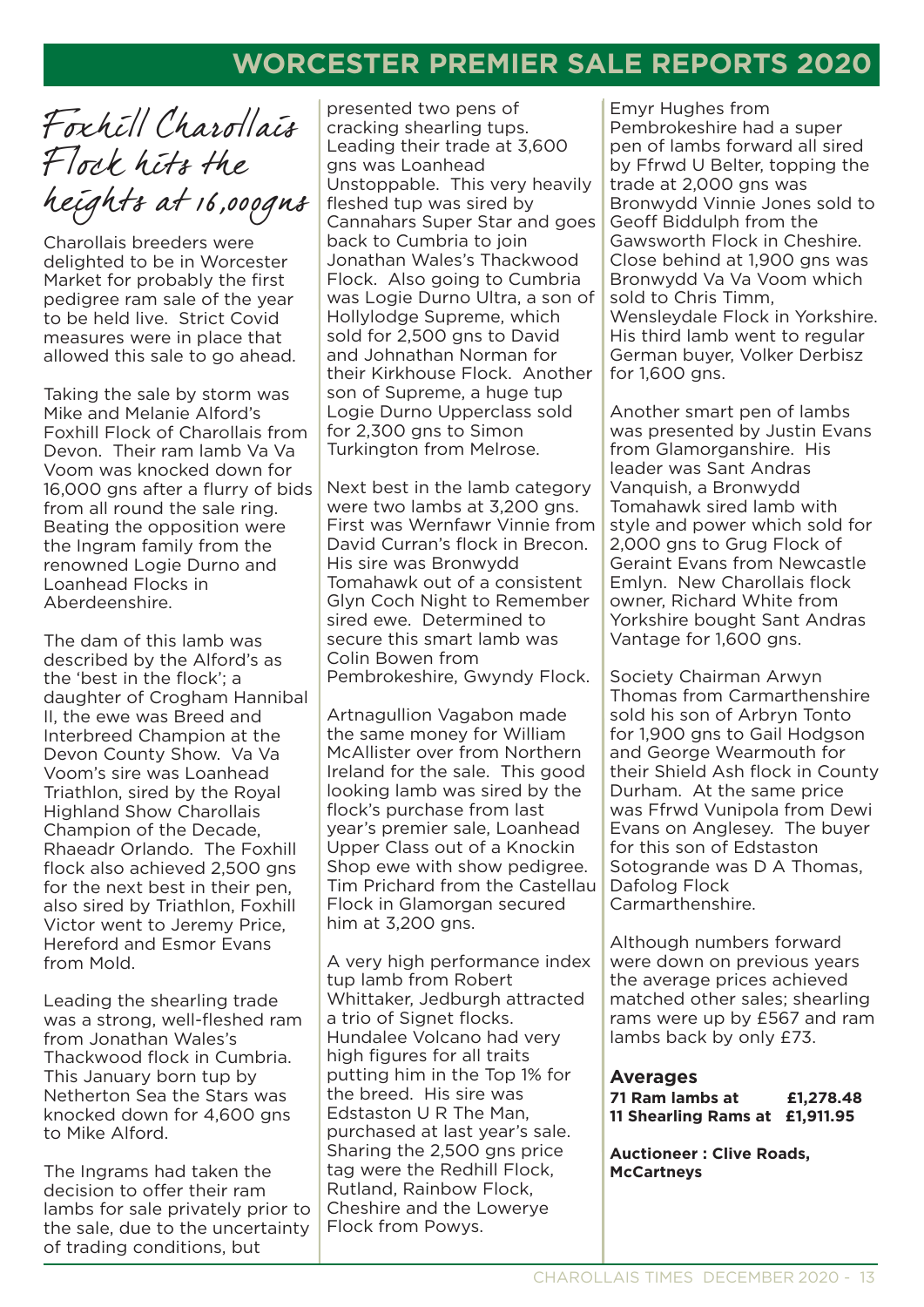## **HEADING DUNGANNON PREMIER SALE REPORT 2020**

Super trade for Charollais at

Dungannon Premier Sale

despite Covid restrictions. Topping the trade was a great muscled ram from the Greenvale pen of William Sherrard achieving the top price of 3,400gns (Lot 28), Sired by Logie Durno "Senator" he heads across the water to Huw Roberts, Ruthin Wales.

The Hollylodge Flock of MConnell Brothers had very good trade selling to a top of 3,200gns, Lot 97, this smart Loanhead "Ur the Boy" son selling to the Ballyhibbon Flock of Southern Breeder Michael Powers.

Another Hollylodge ram, this one sired by Edstaston San Miguel, Lot 96, also went to a Southern Breeder, Liam Woods for 1,100gns. The Hollylodge pen averaging 1,075gns for 6 sold.

The Springhill Flock of Graham Foster sold his top to Donegal Breeder John McCafferty for 2,100gns, Lot 21, this ram sired by Logie Durno Untouchable and out of a Rhaeadr Dam. Another two lots from this pen selling for 1,000gns. Lot 17, Springhill Vibrant, another Untouchable son selling to a County Fermanagh Breeder and Lot 20 a Rhaeadr Undercover son selling to Ben Radley, Scotland.

The Springhill Pen averaging 1,016gns for six sold Norman McMordie sold his top at 1,300gns, Lot 57, an Edstaston Ultravox son selling to James Andrews, Ayr, Scotland. Selling at 1,200gns, Lot 60, to County Clare breeder was a Rockdale Tornado sired ram. Two other rams from this pen selling for 1,000gns, Lot 61 another Tornado son selling to County Fermanagh and Lot 57 an

Edstaston Ultravox son selling to County Donegal. The Riverdale pen averaging 1,030gns for 5. Top priced Shearling, Lot 16, was presented by the Aghavilly pen of Glenn Baird, this stylish Shearling sired by Artnagullion Tornado and out of a Loanhead Dam selling for 850gns.

The top priced female heads across the water to Tom Newth, Somerset Lot 122 an Aldby Tyson ewe lamb presented by Alistair Moore selling for 980gns David Anderson sold his top ewe lamb to the Springhill Flock of Graham Foster, Lot 107 a Robleston Superman daughter selling for 950gns.

#### **Averages:**

**9 Shearlings £627.66 54 Ram lambs £781.47 19 Females £606.24**



**Top Price Ram sold for 3,400gns from the Greenvale flock**

2,000gns top at Trebarn Dispersal Sale

John Osborne held a highly successful dispersal sale of his Trebarn flock, as part of the annual female sale held at Exeter Market (9th October 2020). As well as local support, buyers came from as far afield as Aberdeenshire and Yorkshire. Topping the day's trading was a shearling ewe by an Artnagullion sire out of a Arbryn Nugget ewe.

She was knocked down at 2,000gns to Patrick Tully for his Bincombe Flock in Bridgwater, Somerset. The ewe was in lamb to Bronwydd Undeniable purchased for 2,400 ns.

Mr Tully also took the next highest priced sheep at 850gns; this was a 2-shear ewe by the Nugget sire.

New breeder Mrs L Gregory from Launceston in Cornwall took several lots including a shearling ewe from the dispersal group for 700gns. This ewe was very similarly bred to the top-price animal.

The last lot through the ring, a Foulrice Utah sired ewe lamb from the Trebarn flock sold for 650 gns to Tom Newth, Castle Cary. The Prestleigh Flock had the top price amongst the other sale vendors; their 2-shear ewe sold for 500gns to Joanne Singer, Inverurie, Abedeen.

Amy Pedrick, Chairman of the South West Region was pleased with the outcome "we achieved a 100% clearance of stock forward and some good high prices. Also several new members will be joining the Society as a result of their purchases."

#### **Sale Averages :**

| <b>Trebarn Dispersal</b> |         |
|--------------------------|---------|
| <b>Ewes (18)</b>         | £430.50 |
| <b>Shearlings (10)</b>   | £579.60 |
| Ewe Lambs (7)            | £330.00 |
| Open Sale                |         |
| Ewes (4)                 | £425.25 |
| Andreas and the company  |         |

| Ewes $(4)$            | £425.25 |
|-----------------------|---------|
| <b>Shearlings (7)</b> | £378.00 |
| Ewe Lambs (10)        | £294.00 |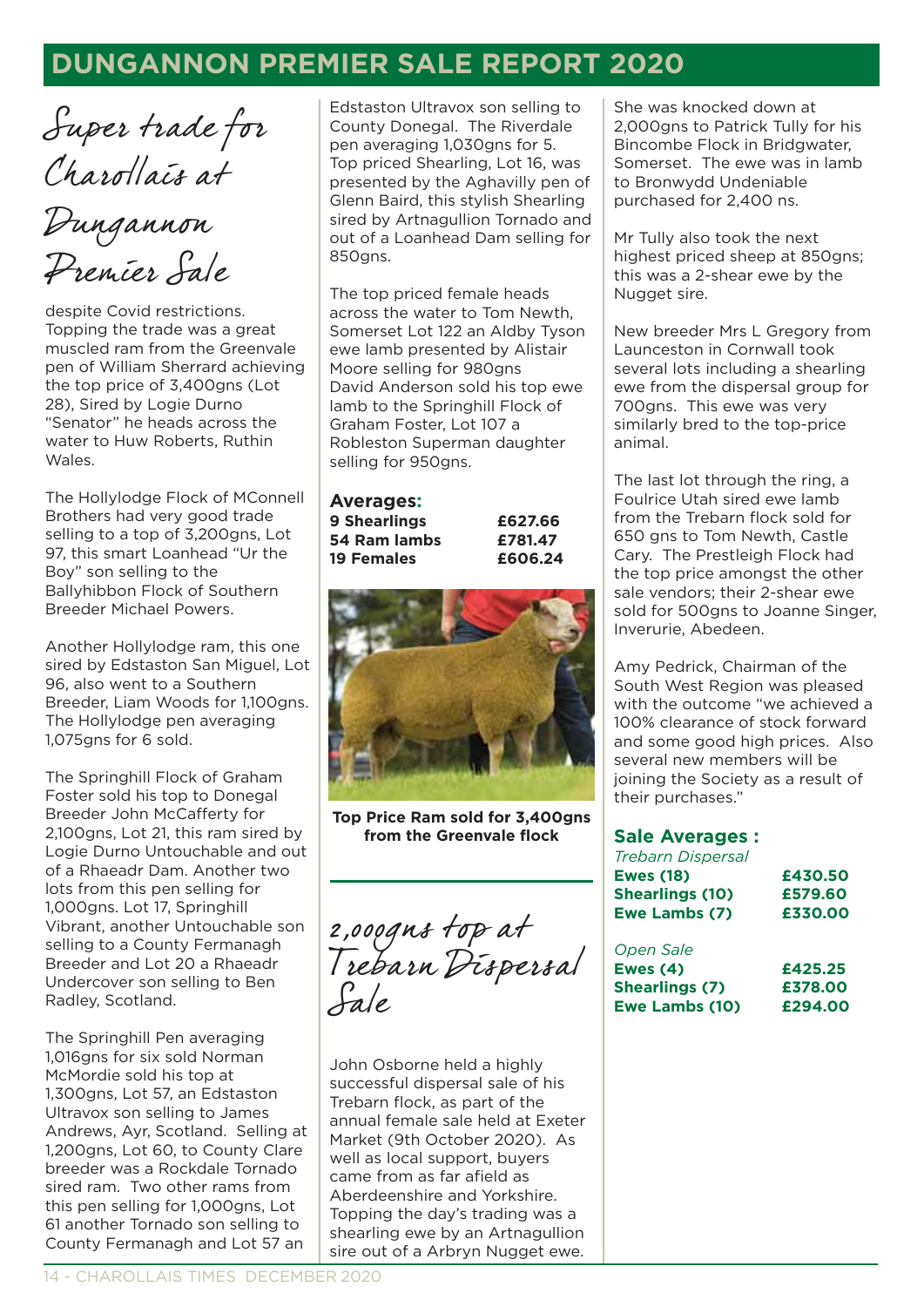# **FEMALE SALE REPORTS 2020**

Saucy Sale Averages up at Worcester

Prices were up across the board and spread across the flocks at the collective sale of Charollais inlamb shearling ewes and ewe lambs held at Worcester Market on Saturday 3rd October. Some outstanding quality animals attracted four-figure prices including the sale leader, an ewe lamb from the Ingram Family's Logie Durno flock in Aberdeenshire. Their daughter of Logie Durno Umpire sold for 3,000 gns to Jeremy Price, Oakchurch Flock in Herefordshire. The same buyer took a further ewe lamb from the Ingrams at 1,450 gns; this time sired by Logie Durno Untouchable.

Next best in the prices was from Robert Gregory's Edstaston Flock in Shropshire at 2,000 gns. The ewe lamb was sired by the recordbreaking Knockin Shockin out of the flock's most successful female line. The lamb had Signet Performance figures in the top 1%. Buyer for her was Declan Miley from County Roscommon in Ireland.

Helen Sloan and her daughter Hannah from Dumfries had a smart consignment of 5 shearling ewes forward for the first time. They were rewarded with a top bid of 1,400gns for the Dumfries Show Champion in 2019. Her buyer was Robert Gregory, Edstaston Flock. Irish breeder, Declan Miley took a Leelaw sired shearling in lamb to Springhill Viking at 1,200 gns. Regular vendor Adrian Davies from Carmarthen had a top price of 1,350gns for an in-lamb shearling sired by Arbryn SamJay. Going to this money was David Roberts from Kenley, Shropshire for his Boyo Flock. Close behind at 1,300gns was a Wernfawr Stormer shearling, the pick of Ben Radley from Dumfries.

Dewi Evans from Anglesey achieved 1,400gns for an Edstaston Sotogrande shearling ewe, carrying twins to his new stock ram, Dalby Veainu. Justin Evans from the Vale of Glamorgan was the buyer.

The Dalby Flock of Charles Sercombe was also in four figures for a high performance index shearling by Dalby Ranieri carrying twins. This one also went across the water to M. Brolly, Co Donegal. Another Irish buyer, D Fennell, Co Carlow went to a 1,000gns for an Oakchurch Ruben shearling from Abbie Moseley, Oswestry.

#### **Saucy Sale Averages 2020 : 32 Shearlings £748.02 13 Ewe lambs £1030.61**

**Auctioneer : Clive Roads, McCartneys**

Strong averages and excellent clearance rates at Skipton

Good clearance rates and strong across the board averages, both showing a marked increase on the previous year, were seen at the British Charollais Sheep Society's annual autumn sale of registered breeding females at Skipton Auction Mart on Saturday 10th October.

Six recognised breeders were in action in the sale ring, the 25 shearling ewes successfully sold averaging £579, up on 2019's £516, with ewe lambs, which achieved total clearance, averaging £431, against the previous year's £312, and a brace of older ewes averaging £472, compared to £395 last year.

Leading and long-standing pedigree breeders, the Marwood family – Charles and Valerie, and

son Stephen – who run the high performance Foulrice flock at Whenby, achieved a top price coup for the second year running with their 1,000gns in-lamb shearling ewe. Their much fancied 2020 price leader is by the Dalby Mount Aloe son, Foulrice Osprey, two renowned sires. Out of a Wernfawr Jim sired ewe and scanned carrying twins to Galtres Upper Class, the shearling found a new home north of the border when claimed by 25 year old Ben Radley, who runs the Loaningfoot pedigree flock in Georgetown, Dumfries. He had travelled down purposely to Skipton for the first time after taking note of the ewe on social media and seeking to add different bloodlines to the flock.

Another Foulrice shearling ewe, this one a daughter of Dalby Sherman, again in-lamb to Upper Class, sold at 650gns and made its way across the Irish Sea with Gordon Houston, of Randalstown in Co. Antrim, who judged last year's show classes.

Another well-known breeder, Kenton Foster, who runs the Fosters flock in Garriston, Leyburn, caught the eye with a brace of 900gns shearling ewe sales, both scanned in-lamb to home-bred tups.

First up was a triplet by the well utilised Gwyndy, out of a Castellau-sired dam. She stood third as a ewe lamb at last year's Great Yorkshire Show, also picking up red rosettes at local shows. With twins in her, she joined David Roberts, of Shrewsbury, the same buyer also taking home the second 900gns shearling ewe, another triplet by Crogham Five Star, out of a Gwyndy-sired dam, and herself scanned carrying triplets.

Mr Foster also made 750gns with a third in-lamb shearling ewe, a single by Galtres Rameses out of another Gwyndy-sired dam. Also part of last year's show team and scanned carrying a single lamb, she too found a new home in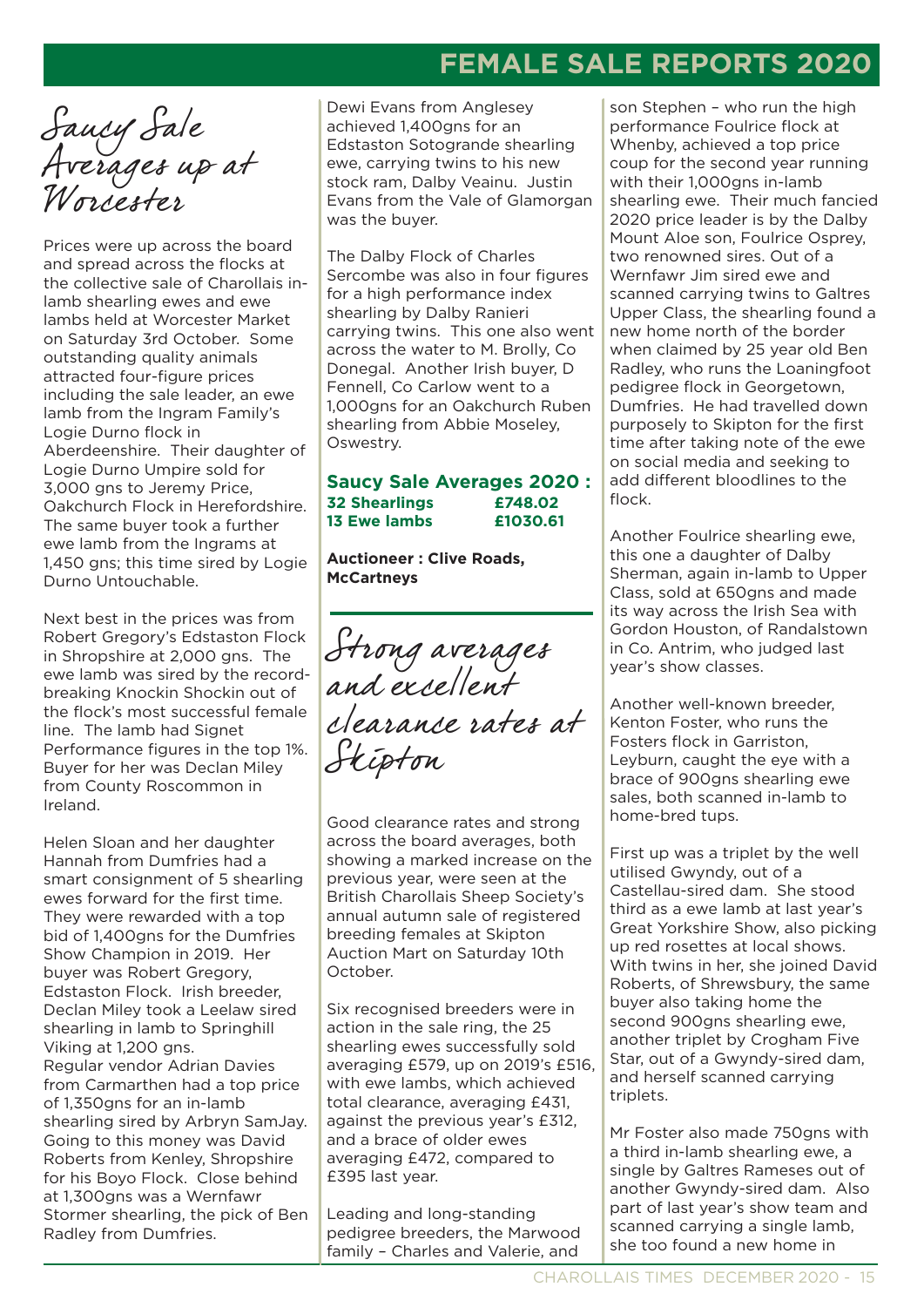# **FEMALE SALE REPORTS 2020**

Scotland with the Royan family in Duns, Berwickshire. The Fosters flock sold nine shearlings ewes in total at a leading average for the section of 600gns.

Ewe lambs topped at a solid 620gns for the pen leader from Chris Crowther's Dudston flock, travelling for the first time to Skipton from Chirbury in the Vale of Montgomery. By the Oakchurch Ruben son, Knockin Umptious, a brother of the high priced Knockin Shockin, out of a Lowerye Rioja-sired dam, the leading price ewe lamb found of new home locally with Skipton regular Robert Towers, who farms with his wife, Jackie, at Greenlands Farm, Ingleton.

David Norman, North of England Chairman update "Everyone was very happy with how the sale was run during this pandemic. It was a very successful sale all things considered. Good to see support from members not only from the North of England but also Scotland, Central, Eastern Region and strong interest from over the water, Northern Ireland. Thank you all. Thank you Ted Ogden and Skipton Auction Mart staff"

By Robin Moule robin@moulemedia.com

### **Averages :**

| <b>Ewes</b>       | £472.50 |
|-------------------|---------|
| <b>Shearlings</b> | £579.60 |
| Ewe lambs         | £430.50 |



The aptly named 'High Flyers' collective sale of in-lamb Charollais ewes and ewe lambs saw a top price of 3,100gns with a 100% clearance and averages up across the board at Hereford Market on 17th October.

shearling ewes from Society Chairman, Arwyn Thomas from Whitland, Carmarthenshire. He offered his top show lamb from 2019 at the sale and she was knocked down for the top price of 3,100 gns to David Roberts from Kenley in Shropshire. The shearling was sired by Wernfawr Thunder out of a Glyncoch JPR and was carrying twins to Arbryn's exciting new stock tup, Skyefall Virgill Van Dijk. Mr Thomas sold a further two shearling ewes for 1,600gns apiece. The first a Bronwydd Terminator sired ewe went to Justin Evans from Glamorgan. She was carrying triplets to the 1st prize winning shearling ram at the Royal Welsh Show 2019, Arbryn Tonto. Helen Sloan from the Rigghead Flock in Dumfries took the next one; a full sister to the top-priced animal and again carrying to Van Dijk. The Arbryn Flock sold a total of 15 shearling ewes to average £1,067.50.

Just short of the top price was a shearling ewe from Jennifer Curtis's Elmwick Flock in Evesham. This show winner as a lamb in 2019 also goes home to the Boyo Flock of David Roberts, who paid 3,000gns for her. She was by the home-bred tup Elmwick Solsbury Hill out of a Elmwick Mr McGregor ewe. The same buyer took the next one in the run for 1,100gns.

The Wernfawr Flock of David and Paul Curran, Brecon had a tremendous run of ewe lambs forward and achieved a top price of 1,600gns twice. A December born, embryo transfer lamb by Bronwydd Tomahawk out a top producing Glyn Coch Night to Remember ewe was the choice of James Neil for his Runningburn Flock in Stichill, Kelso. Robert and Sam Tindall from Yorkshire paid 1,600gns and 1,400gns for two Wernfawr Ultimate Warrior embryo sisters.

Plenty of buyers from Ireland were putting in telephone bids for the top quality stock on offer; 3 Arbryn shearlings are going

across the water to a top of 1,350gns to David Dolan, Roscommon as well as ewe lambs at 1,000gns from Wernfawr and Emyr Hughes' Bronwydd Flock to the same buyer.

Buying 7 lots at the sale were relatively new breeders, B J & D E Baker from Olives Farm, Battle, East Sussex. They added the 2 top priced ewes from Tim Prichard's Castellau Flock, as well as further Castellau shearlings and one at 800gns from Arjane Flock.

#### **Averages : Ewes £444.50 Shearlings £855.85 Ewe lambs £1,128.75**

Auctioneer : Greg Christopher Brightwells

Flying trade for Charollais at

Dungannon Market

With Covid restrictions and lockdowns Charollais sellers were naturally a little apprehensive before their Female Sale on Monday, but they needn't have worried. Averages were well up with 53 Shearlings averaging 813gns, and 42 Ewe Lambs 588gns. Topping the trade at 2920 was a powerful In-Lamb Ewe from the Artnagullion Pen of William McAllister, a Knockin Shop sired daughter and out of a homebred ewe sired by Castellau Figurehead. Purchaser was Richard Powell of the Iskeymeadow Flock in Armagh who also purchased another Knockin Shop daughter out of the same pen for 1,850gns. Another Knockin Shop daughter caught the eye of Harold and Rebecca McBratney, this one selling for 1,200gns. The Artnagullion Pen averaging 1,990gns for three.

The Ringclare Flock of the Malcomson Family also had a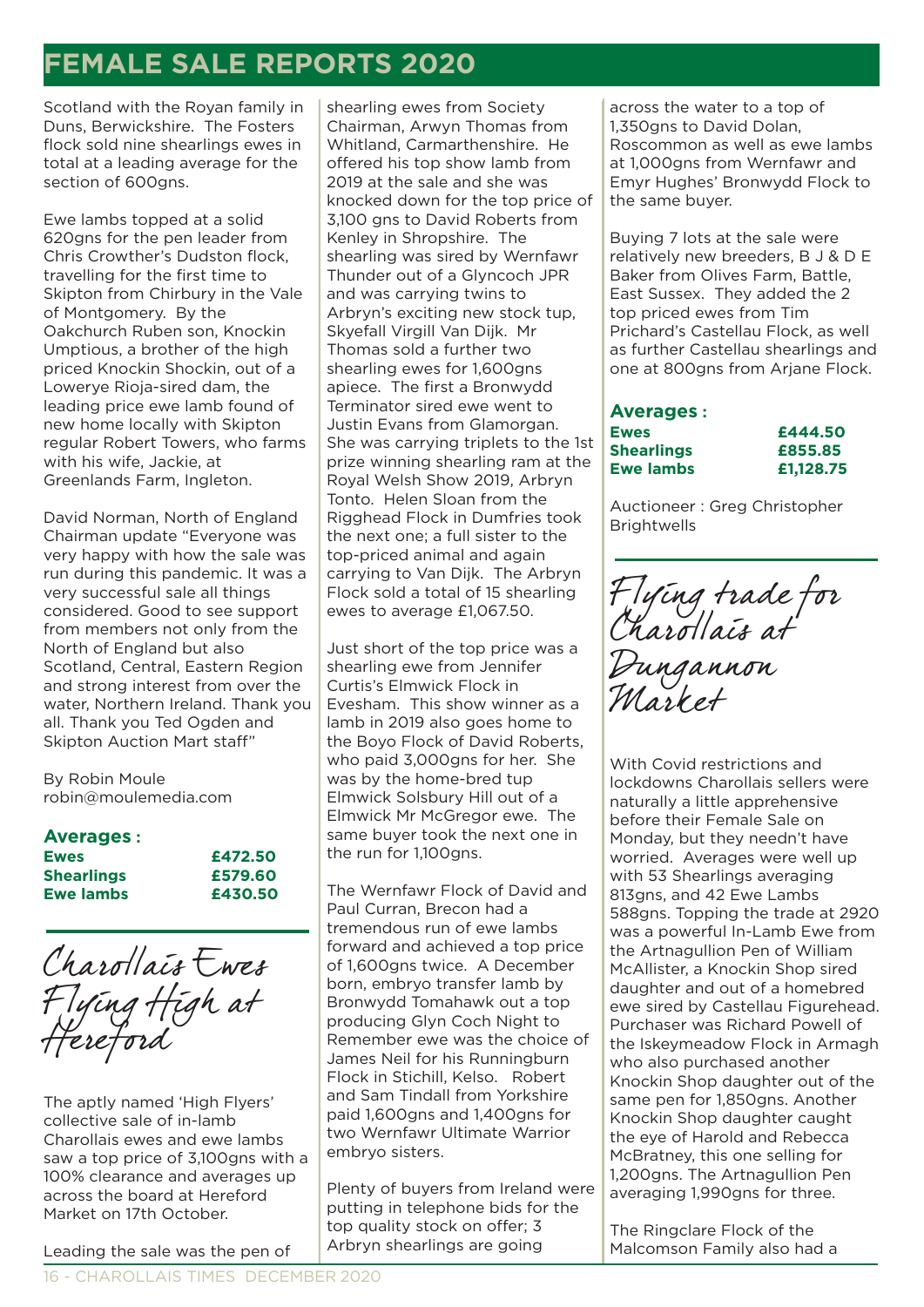# **FEMALE SALE REPORTS 2020**

super day selling. First into the ring out of their Ballyhibbon dam Lulu selling at 1,700gns after a flurry of online bidding to Duncan's of Crumlin. Their next top at 1,600gns was a Lulu Grand daughter purchased by Michael Power, who also purchased her full sister from the same pen at 1,100gns. Jim Devenney from Donegal purchased two from the Ringclare pen going to 1,300gns for a Lulu Granddaughter sired by Knockin Shockin and 1,050gns for another Lulu Granddaughter. The Devenney also went to 1,300gns for a Logie Durno daughter sired by Hollylodge Supreme. The Ringclare Pen averaging 933gns for twenty sold.

The Banville Pen of Berry Brothers sold their top at 1,550gns to Donegal Breeder, Michael Brolly, a great muscled ewe sired by Super Mario from the H13 French Flock. Another from the same pen selling to Eamonn Shanahan, County Cork

The top from the Rockvilla Flock of David and Liz Mawhinney went to County Cork, an Artnagullion Trojan daughter selling to Eamonn Shanahan for 1,650ans. Another Trojan daughter from the same pen selling for 1,200gns to Jim Devenney, Donegal.

Topping the ewe lamb trade at 1,450gns was the Springhill Pen of Graham Foster, out of a Rhaeadr Dam and sired by Logie Durno Untouchable, last years Worcester Champion, this lot selling to New Breeder Harry Stevenson, Portadown.

County Carlow breeder, Sinead Brophy purchased two from the Springhill Pen at 1,400gns and 1,250gns, sired by Rhaeadr Undercover and a Logie Durno Untouchable sired lamb. County Tyrone buyer Allister Crawford went to 1.020gns for another daughter from a Rhaeadr dam. This lot sired by Cannahars Super Star. Nine ewe Lambs selling to average 913gns.

Ian Craig's pen of ewe lambs

generated a lot of interest with Graham Foster purchasing his first lot in at 1,350gns for a Knockin Shop sired daughter. Next lot in went to Brian Macallister for 1,000gns. County Cork Breeder Jim Jeffery had to go to 1,250gns for Lot 79, a full ET sister to first lamb in Lot 77.

The Hillside Flock of Alistair Moore sold to a 1,000gns twice to James Walsh, County Cork, Lot 98 sired by Aldby Tyson and Lot 101 sired by Foulrice Supreme

Thanks to everyone at Dungannon Market for providing a safe environment for Buyers and Sellers and for the efficient way they ran the sale.

**Averages : 51 Shearling Ewes £904.8 48 Ewe Lambs £617.88**

Record breakers at Tullyear Production Sale

The auction sale record for a Charollais ewe was broken twice at the production sale from the Tullyear Flock of Drew and Stephen Cowan, held at Beattie Livestock Yard, Omagh, Northern Ireland on Saturday 14th November.

A 100% clearance was achieved, with 70% of the stock being exported to the UK mainland and Southern Ireland.

Leading the way at 7,500 gns was a two-shear ewe with great power and style. After some rapid bidding including many on-line bids, the ewe sired by Tullyear Egbert and out of a Bawnard Keystone daughter was knocked down to the Ingram Family of the Logie Durno and Loanhead Flocks, Aberdeenshire. The ewe was carrying a single to a ram of their breeding; Logie Durno Van the Man. The previous record for a female Charollais was 7,000 gns set in 2011.

Causing quite a stir and attracting a lot of attention was the in-lamb shearling, Tullyear Uptown Lady, sired by Loanhead Topgun and out of a home bred Tullyear sired dam. A cracker of a ewe she attracted a flurry of bids before finally being knocked down to Graham Foster for his Springhill Flock in Northern Ireland, at another record breaking female price of 7,500gns.

Tullyear Uptown Girl was a hot contender for the top of the lineup presented at the sale. Her sire was Edstaston Toulouse and out of a Bawnard Keystone Dam; this stunning girl was much sought after with Robert and Jeanette Gregory of the Edstaston Flock, from Shropshire picking up the final bid at 5,500gns.

A two-shear Logie Durno Finnegan daughter out of one of the flock's best ever French dams generated a lot of interest. This ewe once again went to the Ingram Family for 3,000gns. The Ingrams finished of their shopping spree with an in-lamb shearling sired by Tullyear Silver Dollar and out of a Castellau Millionaire sired dam, this well-muscled ewe selling for 2,900gns. Both these ewes are in-lamb to their breeding, Logie Durno Van the Man.

The well-known Ballyhibben Flock of Michael Power and son Alymer from County Limerick purchased a powerful, deep-bodied Loanhead Topgun daughter out of an Oakchurch Royal Ryan dam selling for 2,600gns.

The Cowan family sold one lot for the charity, the Children's Heartbeat Trust and were delighted that the ewe made a 1000gns sold to Jim Devenney and daughter Gillian from Donegal.

### **OVERALL THE TULLYEAR SALES AVERAGED £1,100 FOR 108 SOLD**

Images : Alfie Shaw, Agriimages on Front Cover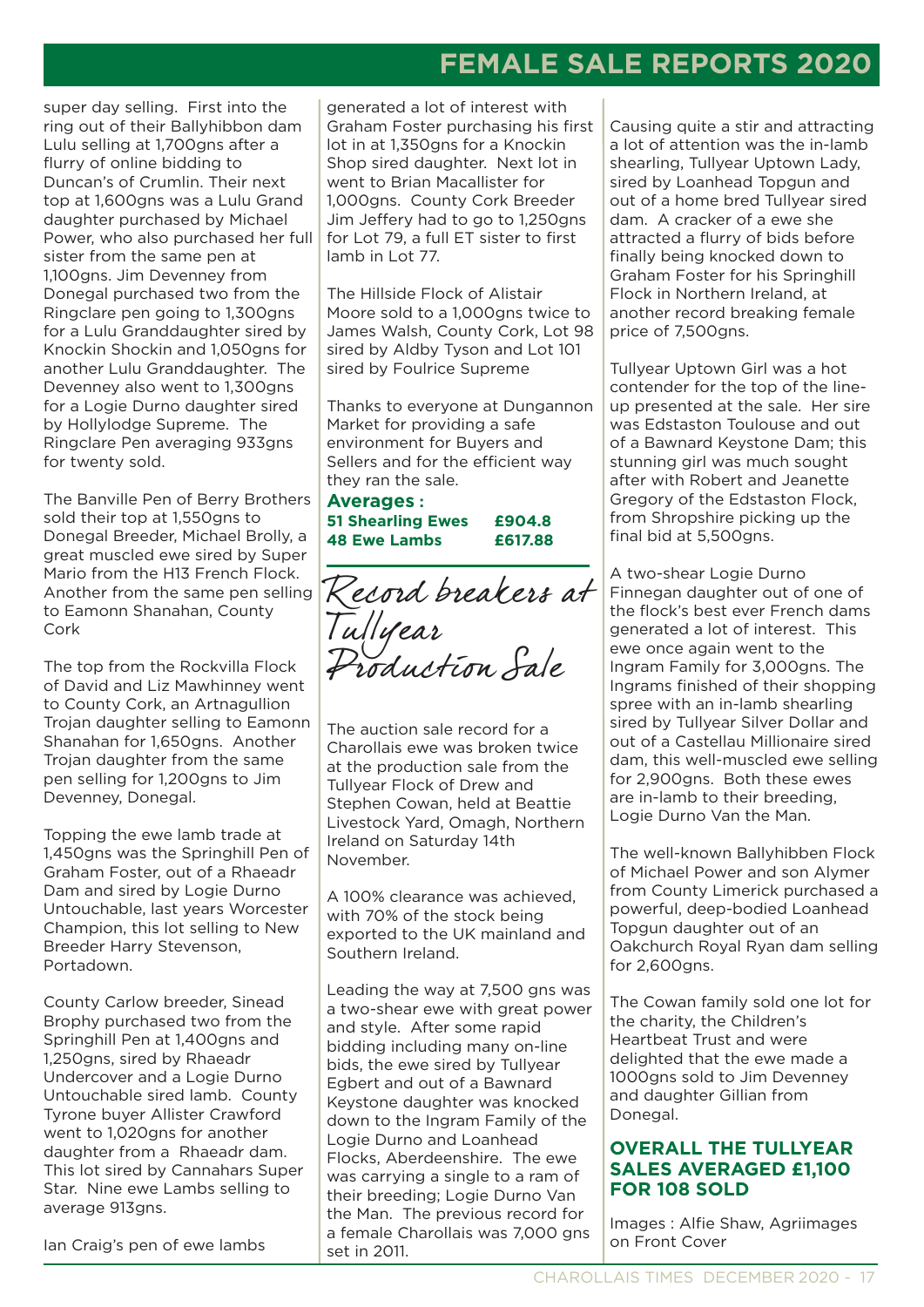# **WELSH HILL EWE PROJECT - Emma Mellen**

My final piece before my departure is a roundup on the Charollais X Welsh Hill Farm Project.

For those new to the breed, a slight recap: the Charollais X Welsh Hill Farm Project began in Summer 2018, identifying hill farms in Wales that were interested in trying Charollais rams, to help strengthen the perception of the breed in relation to hardiness, increase killing out % of prime lambs produced on a hill farm and increase the amount of Charollais rams sold in Wales.

Many thanks to the hill farmers who took part in this project: Gareth Wyn Jones, Andrew Edwards, Bethan Williams, Howard Vicary, David Howells, Lorraine Howells and Lee Pritchard. We ended 2019 on a very strong year for Charollais ram sales in Wales, at both early and main Builth, Welshpool and regional market sales – meeting the objective to increase the amount of Charollais rams sold in Wales, with the many new buyers at Builth II recorded.

Unfortunately, the impact of Coronavirus on the industry saw both Builth sales cancelled, so we cannot collect comparable sales data this year. However, feedback from Welsh members is that private sales were very much in demand this year, with farmers sourcing rams on farm early summer.

For example, regular Builth I buyer John Jenkins decided not to attend Hereford (Builth replacement sale) and bought several rams privately from Colin Bowen, Gwyndy flock.

As the final tupping season of the project comes to a close, it has been great to witness the positive experience of the farms involved. The saying "the proof is in the pudding" is quite appropriate, with all involved very happy with the Charollais X Welsh lambs. Lorraine Howells and Lee Pritchard bought a Charollais ram from Esmor Evans, Maerdy at Builth II 2019 and Gareth Wyn Jones, buying two Charollais rams privately from Huw Roberts, Bachymbyd this August.

I recently visited Oakchurch flock with Howard Vicary to source a new Charollais ram lamb for him –





Howard Vicary selecting a ram lamb from Jeremy Price's Oakchurch Flock

Howard has been a great supporter of the project and he hopes to continue exhibiting Charollais x South Wales Mountain Sheep lambs at future NSA events on the SWMS stand.

Howard Vicary of Ty Oakley Farm and Gareth Wyn Jones of Tyn Llwyfan, both have very similar "New Zealand" style approaches when it comes to lambing outdoors – hands off and don't interfere if possible – for both, Charollais sired lambs were easy to lamb, ticking a box in this department.

Visiting Gareth during lambing season has been one of the best experiences for me within this role – to go out on the hills with him during lambing and see the ewes lambing peacefully and see the lambs take their first moments outside on the hills of Llanfairfechan – a contrast to lambing indoors at home for myself with partner James. From this experience, seeing how the ewe will choose her place to lamb and stay in that area for the first day or two and speaking to Howard about his practice of moving the ewes who haven't lambed to different paddocks, but leaving those that have lambed where they are as "they chose that spot, leave them be" before and after lambing, has stuck with me as something to reconsider in future.

Hill farming is predominantly about rearing sheep but also managing the landscape – as Andrew Edwards of Whitehall Farm explains, whilst the Charollais sired lambs worked well for him grazing certain parts of the hill, the higher land and terrain is grazed by the pure Welsh. The Charollais worked well for him as a continental tup of choice and he has retained some ewe lambs to breed from in the future. He does caution not to compare the weight of pure Welsh or price attained at market, as the pure Welsh serve a righteous purpose for hill farmers that won't be replaced by any other breed, but welcomes using Charollais rams alongside Welsh rams to produce lambs to graze different parts of his farm.

**Jeremy Price, Emma Mellen and Howard Vicary at** Oakchurch Farm

18 - CHAROLLAIS TIMES DECEMBER 2020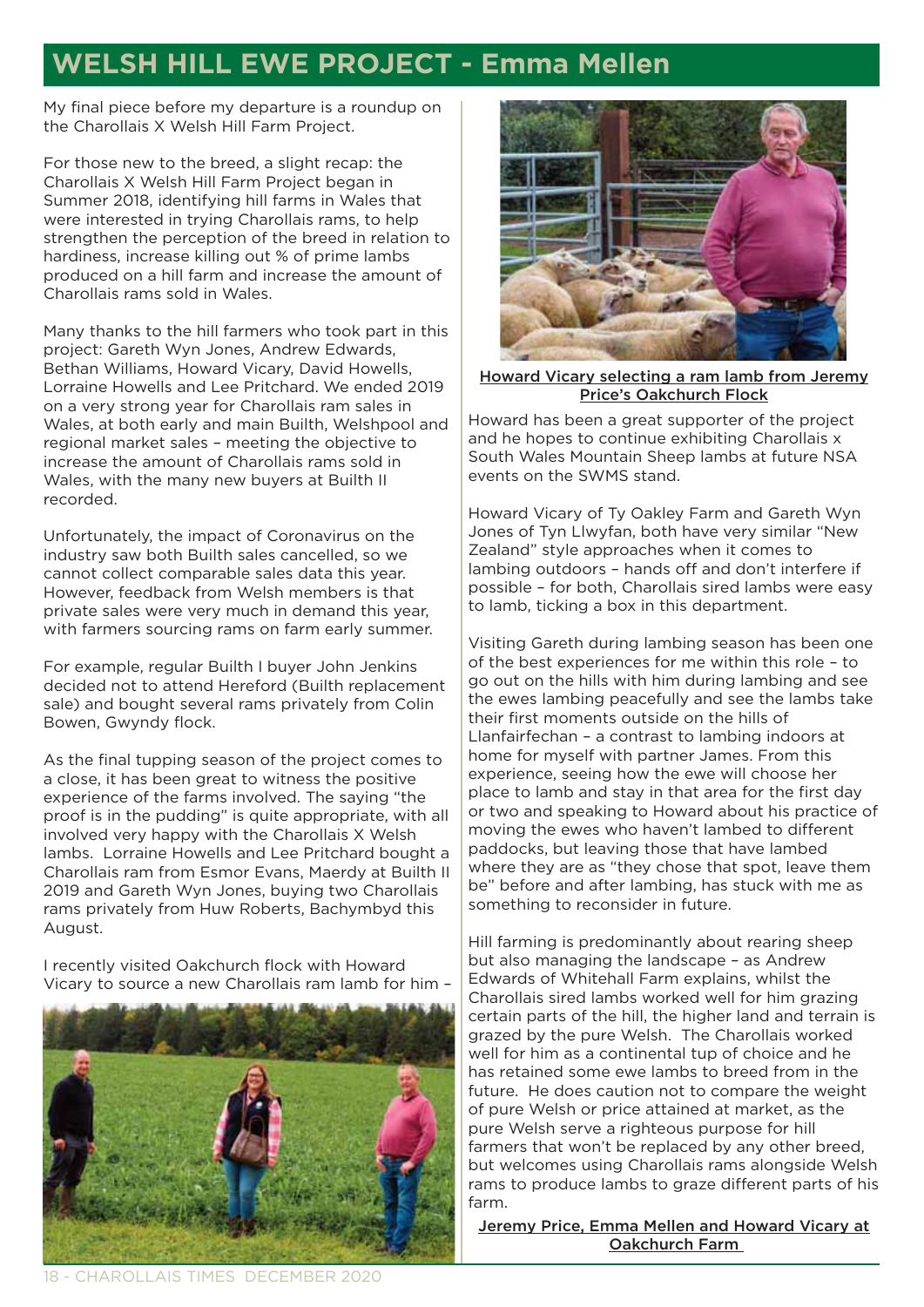# **WELSH HILL EWE PROJECT**



Gareth Wynn Jones selecting Charollais x Welsh Mountain lambs for slaughter

Andrew's feedback from taking part in the project compared to his previous experience with the breed ten years ago is that they were more robust at birth and could cope with drop in temperature. He praises Charollais for being easier lambing than other terminal sires with less problems of bigger lambs and less difficulties with lamb size; he found they lambed on their own more than with Suffolk and Texel sired.

Andrew has found benefits to sell the Charollais X Welsh lambs deadweight as they weigh well and you get paid for what you sell (not just on looks). Selling them dead between 15 & 20kgs, his kill sheets showed the Charollais sired lambs killed out like "peas in a pod" consistent in bunches.

All the farmers involved who sold deadweight were very happy with the prices attained – with Gareth Wyn Jones commenting how the majority of lambs in his first pick were Charollais sired.

The feedback selling liveweight is that whilst the weights were there, the Charollais don't visually mark the lambs as strong as the Suffolk or Texel sired Welsh lambs – which sometimes meant the sellers were disappointed with the price in comparison to other crossbred Welsh lambs sold on the same day.

However, Lorraine Howells and Lee Pritchard commented how quickly they could get their Charollais X Welsh lambs away selling live, which paid well in early summer, meaning less stock grazing the hills over summers, fitting in well with land management.

Howard Vicary also sold Charollais sired lambs early summer direct – showing the new market opportunity earlier in the season than pure Welsh lambs, creating income earlier in the season.

Lorraine and Lee, partners of Cwm Carno, also retained some Charollais X South Wales Mountain ewe lambs to breed from in future – similar to Andrew, they plan to put a Texel on them, with David Howells, The Gelli, putting a Charollais ram on Texel X ewes for lambing season spring 2020.

Howard and Andrew strongly believe this project has benefited both societies by exhibiting the crossbred lambs at NSA Wales, NSA South West and Royal Welsh Show in 2019 – unfortunately, the Coronavirus pandemic meant the cancellation of planned promotional events for this year.

Welsh Chairman Dewi Evans says: "This has been an exciting project for the Charollais Society to be involved in - it has been important that we could prove to commercial farmers that the breed has a very important part to play and we are thankful to have worked closely with some very switched on and open-minded farmers. The project has promoted the breed successfully and shown the benefits of using Charollais rams – hopefully the breed will continue to advance in popularity at future ram sales.

"On behalf of the Welsh Region I'd like to thank Emma for the hard work and effort she has put in for the Welsh members, we are very grateful to her for the promotion of our stock and making everyone feel part of the society and giving everyone in the region the same opportunities regardless of who they are, encouraging everyone to interact. We wish her all the best in the future".

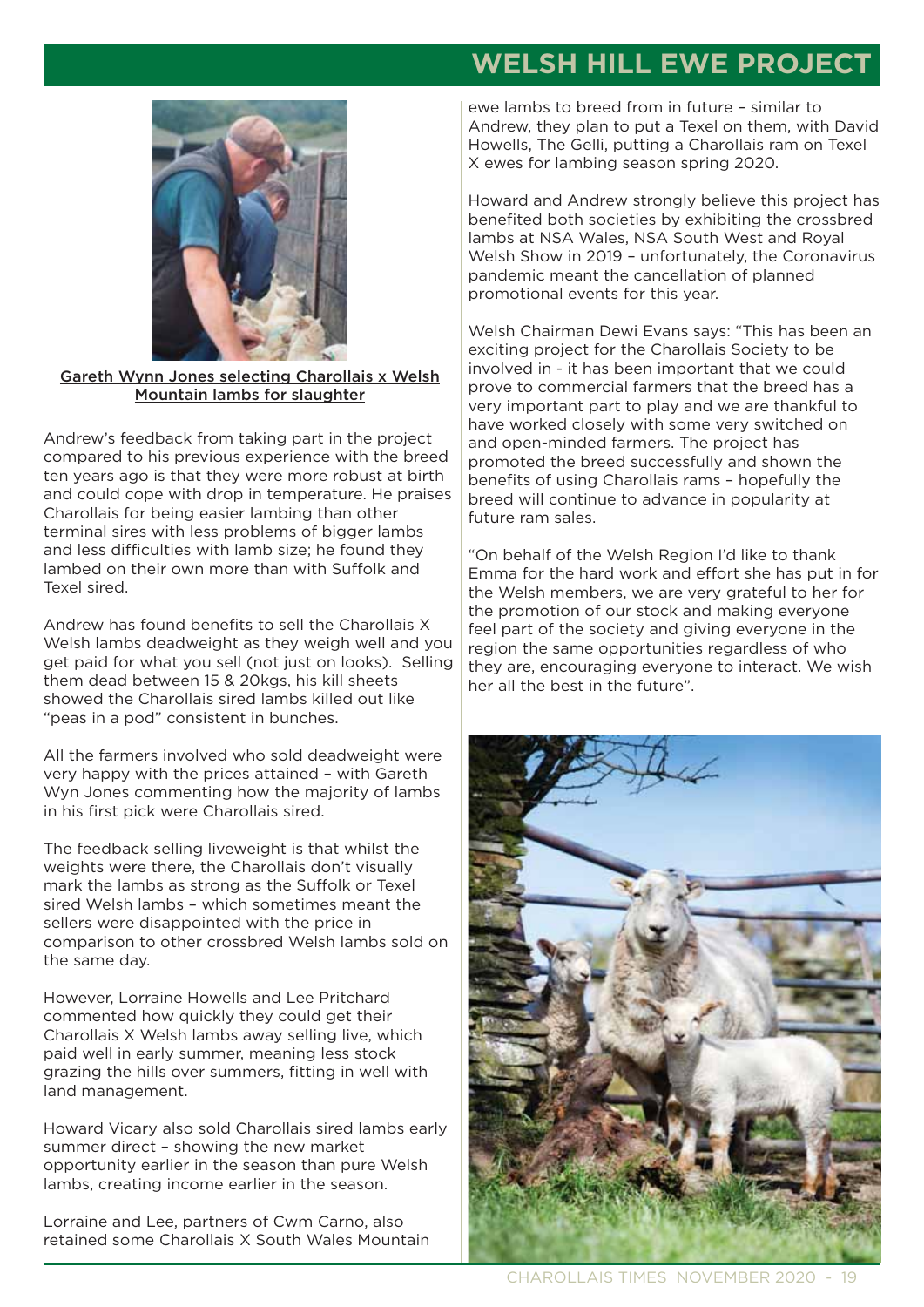# **CHAROLLAIS SIRED LAMBS IN CUMBRIA**

### **WHY CHAROLLAIS X HERDWICK ARE THE PERFECT CROSS FOR ALAN EDMONDSON.**

Based in Cockermouth, Cumbria, lambing outdoors begins on 25th March for Alan Edmondson. Farming has been a lifelong affair for Alan, who previously farmed a hill farm and bred Charollais himself.

More recently, Alan has introduced Charollais to his farm once again, this time running them with Herdwick ewes to produce prime lambs that are sold at livestock markets, normally Cockermouth. The Charollais rams came from local farmer and North of England Chairman, David Norman and son Johnathan's Kirkhouse flock.

### **PREFERS CHAROLLAIS**

Running approximately 400 Herdwick ewes, some are kept pure to breed Herdwick rams, which Alan sells at breed sales. Other Herdwick ewes are put with Charollais; having previously used Texel rams but found the lambs went too fat. In addition, Alan prefers Charollais sired lambs for easy lambing and sharp lambs, eager to suck. Born outdoors early Spring, the lambs have plenty of cover.

The Charollais X Herdwick lambs are sold between 40-44kgs, mostly grass fed with a little feed to help. Lambs are normally weaned in the middle of August and sold from the first week of November; 550 of Alan's last season's lambs averaged £88 a head.

Some Charollais X Herdwick ewe lambs are kept back as replacements, who then run with a Beltex ram. Some Swaledale ewes are also put to Charollais rams, producing "good lambs" that grow well.

### **20 YEARS FOR CHAROLLAIS ON HERDWICK**

North of England Chairman David Norman, Setmurthy, Cumbria, also uses Charollais rams on Herdwick ewes, lambing them outdoors throughout April – he has been putting Charollais on Herdwicks for over twenty two years – he likes the fact they are easy lambing and get up and go by themselves.

David sells them at Carlisle at stores September time. The demand for purebred Herdwick is on the increase, however for those looking to produce prime lambs, Charollais play an important role for many farmers in the North using them on Herdwick ewes.



Herdwick Ewe with Charollais X lamb on Alan Edmondson's farm in Cumbria



New born Charollais X Herdwick lamb born outside on David Norman's Kirkhouse farm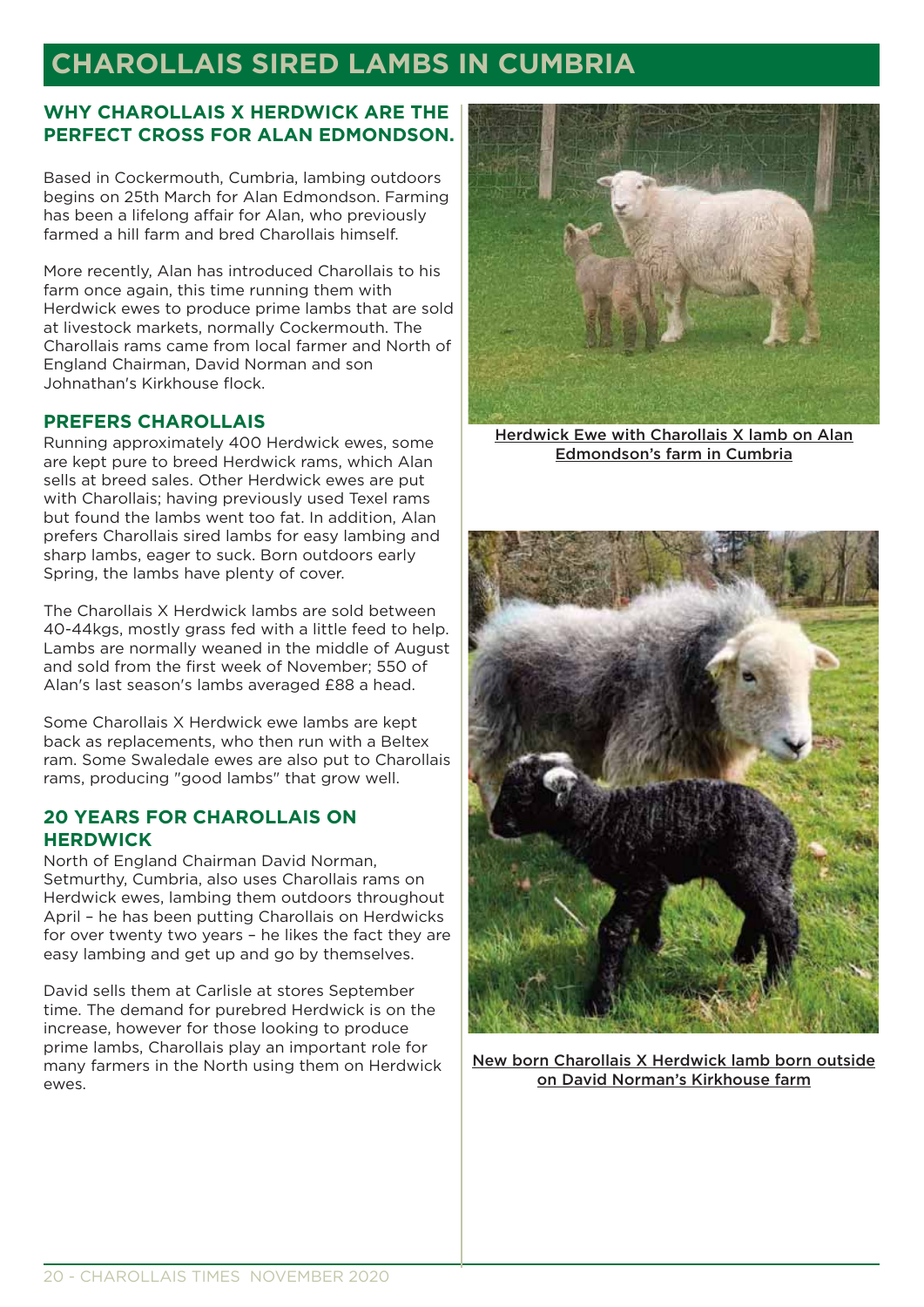### Hello from the Scottish Region

As your new regional Chairman I better introduce myself, especially for the new members to the region.

I am Russell Gray from Langside Farm at Lanark. I come from a family run farm which sits 680ft above sea level and rises to 820ft. The 380 acres is mainly grass based with about 30 acres every year growing spring barley for whole crop. On the livestock side we have 140 Ayrshire and Red & White Holstein dairy cows, 80 Texel ewes, 50 Suffolk ewes and 40 Charollais ewes.

The Charollais flock make up the show team, which gives us our days away and holidays in the show season. Our show circuit consists of Ayr, Lesmahagow, the Highland, the Yorkshire and sometimes Cumberland and Dumfries. Travelling around the shows which have Charollais

classes helps to promote your flock and the breed.

It's been strange this year with no shows, a revised sales calendar and for the first time selling tups at home, but hopefully next year, some sort of normality will return, which will allow us to have meetings in person, restart the flock competition and see the return of NSA Scotsheep and Kelso Ram Sales.

I look forward to catching up with you all at some point and meeting the new members in our region.

I would like to wish everyone the best of luck with their new purchases and a successful lambing.

Stay safe and see you next year.

*Russell* 

### *Sales*

**Carlisle:** Despite being moved to Saturday from its usual Friday slot the sale exceeded most vendors expectations with some good prices being achieved.

Females, as in previous years, also sold well. Thanks must go to H&H for enabling online bidding which was responsible for a number of purchases.

**Skipton Female Sale:** Well done to North of England Region members for putting on a great show of in lamb ewes and gimmer lambs. They were rewarded with a great day's trade. Something which can be built on for next year.

**Worcester Premier Sale:** Well done to the Wales family for achieving the top price shearling ram selling for 4,600gns.

### *Other News:*

Well done to 18 year old James Trafford doing the region proud being named on the bench for Manchester City first team in their Premier League clash against Sheffield United and also in their Champion's League game against Porto.

**NORTH OF ENGLAND**

### *David Norman*



**Shearling Ewes from the Fosters flock, sold for 900gns each**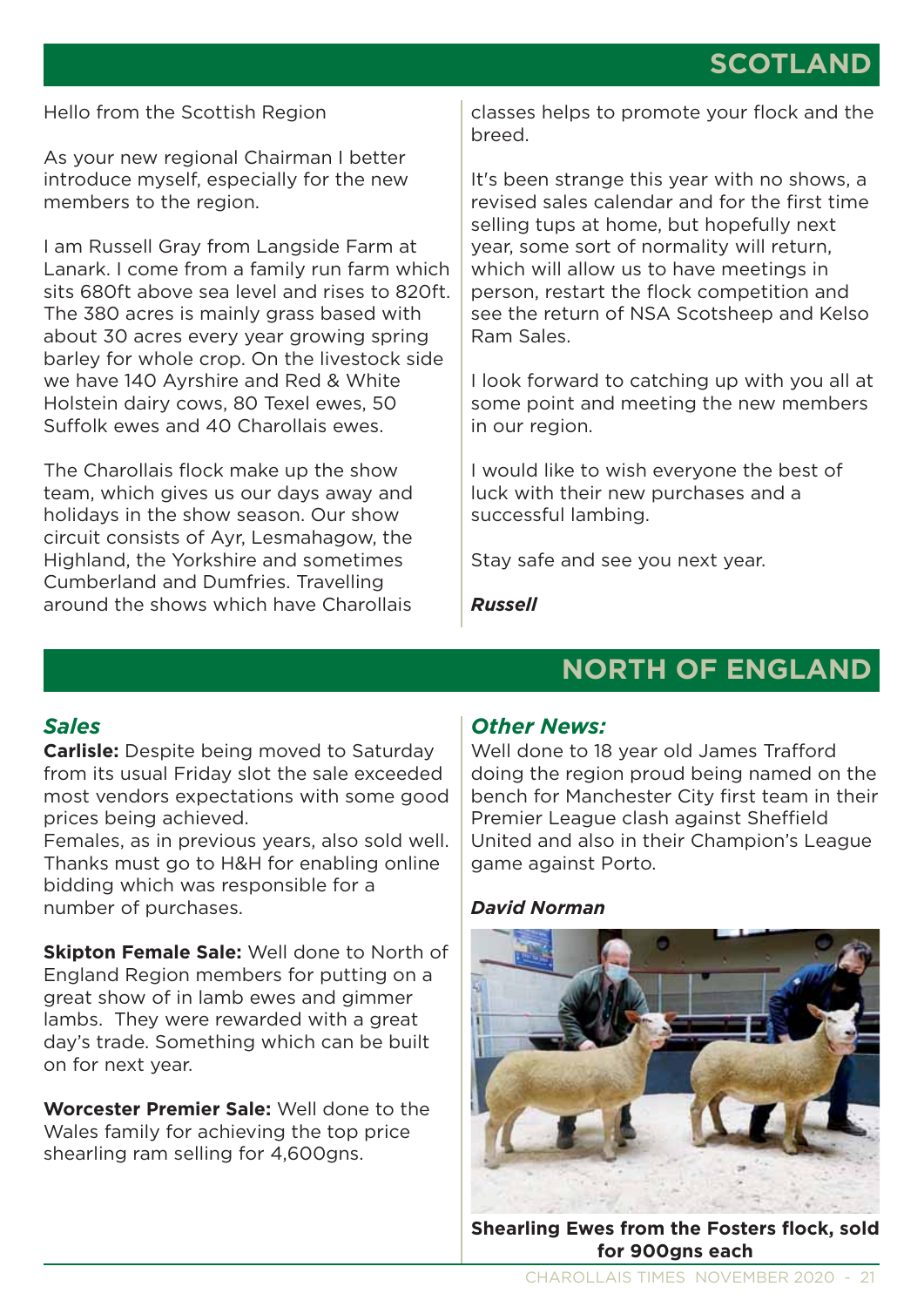# **WALES**

It is difficult to know where to begin writing this report, for the last Charollais Time of the year. An unbelievable year, obviously for the wrong reason.

Unfortunately, the region's two main NSA tup sales at Builth Wells, did not go ahead, which left us all scratching our heads as to which market was going to be most suitable to sell our rams, but Hereford market came up trumps and we had two successful sales there.



**Top price shearling ram from the Bachmybyd flock - sold for 1,700gns**

The cancellation of the Royal Welsh Show was a huge loss and disappointment to us all, as it is an excellent place to catch up and socialise with fellow breeders.

However, I do believe that the year has ended on a positive note, especially for those selling in lamb ewes at the Saucy and Hereford High Flyers sales. Ewes from many Welsh breeders were in high demand and sold very well.

It was pleasing to hear that ewes destined for the Welshpool sale, which cancelled at the last minute, were snapped up within days.

We are pleased to welcome several new members to the region. It is always nice to have new breeders join us. Please don't hesitate to pick the phone up, as there is no shortage of experienced breeders in the Welsh region who are always willing to give advice and share their experiences.

Soon most of us will be lambing and looking forward to a healthy and successful New Year.

We would like to wish you all a Merry Christmas and a Happy New Year and look forward to catching up with everyone at next year's sales and shows.

*Dewi Evans*



# **FAX LINE**

The fax line in the office, has now been discontinued. We have found over the past year only a handful of members used this way of communication, so we have cancelled the line (and saved on the monthly connection charge).

Those who occasionally did send sale entries via this method, please either use email or Grassroots to do your entries. You can always take a picture on a smart phone and send this either by email or WhatsApp.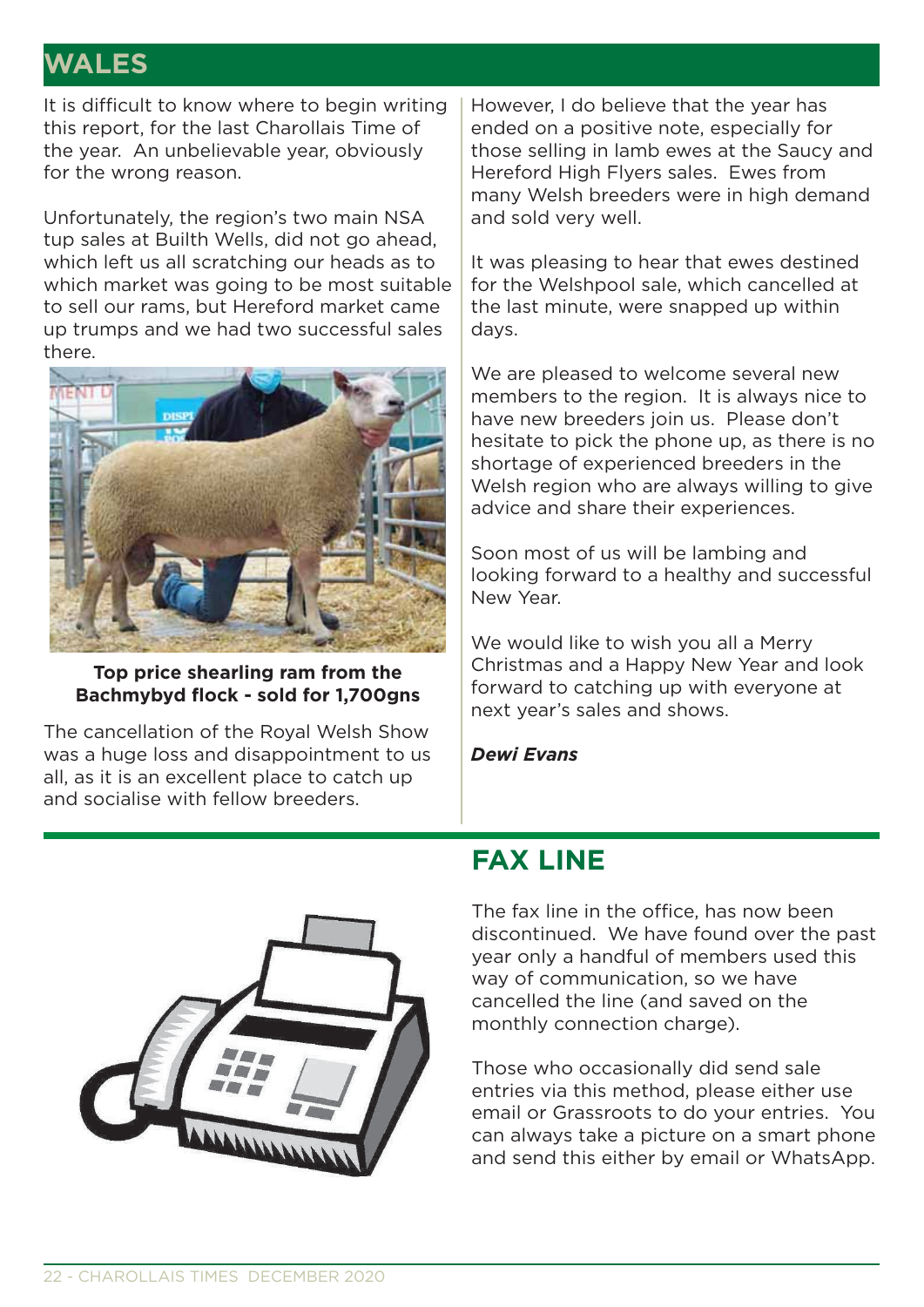# **NEW MEMBERS 2020**



We are pleased to welcome the following new members to the Society and hope that it will not be too long before you have the opportunity to meet other members at a Society event.

Please do contact the office or your Regional Chairman if there is any aspect of breeding Charollais that you would like to discuss. For some members this may be their first experience with pedigree sheep, so don't be afraid to ask for help. The Charollais Society prides itself on the friendly attitude of it's members and a lack of elitism; so, however small or large your flock, please take an active part. If we all work together the Charollais breed will continue it's rise in popularity amongst lamb producers.

| <b>Scotland</b>                                                                                            |                   |            | <b>Central</b>                                                                                                   |                                                                   |            |
|------------------------------------------------------------------------------------------------------------|-------------------|------------|------------------------------------------------------------------------------------------------------------------|-------------------------------------------------------------------|------------|
| AJ Stott & BL Stagg Tophill<br>Longrow Cottage, Canonbie, Dumfriesshire,<br>DG14 ORU                       |                   | <b>VGG</b> | <b>Mr A Bailey</b><br>Tarporley, Cheshire CW6 ODQ                                                                | <b>Baileys</b><br>Ardene Home Farmhouse, Walker's Lane,           | <b>VIA</b> |
| <b>Mrs Singer</b><br>Meiklebogs, Gordonstown, Inverurie<br><b>AB518XL</b>                                  | <b>Meiklebogs</b> | <b>VHM</b> | <b>Wales</b><br><b>Teulu Jones</b>                                                                               | <b>Mochno</b><br>Awel Y Gors, Talybont, Aberystwyth,              | <b>VHG</b> |
| <b>Mr Royan</b><br>The Granary, Putton Mill Duns Berwickshire<br>Scottish Borders TD11 3HT                 | <b>Bennachie</b>  | <b>VHX</b> | Ceredigion SY24 5EJ<br><b>Mrs G Thomas</b><br>CNWC, Ty Mawr, Llanybydder,                                        | <b>CNWC</b>                                                       | <b>VHL</b> |
| <b>Miss Laura Moore</b>                                                                                    | <b>Ballhall</b>   | <b>VHY</b> | Carmarthenshire SA40 9RB                                                                                         |                                                                   |            |
| Mains of Balhall, Menmuir, Brechin, Angus<br>DD97RW                                                        |                   |            | <b>Mr Killick</b>                                                                                                | <b>Long Field</b><br>Tyn-y-llan, Cefn Coch, Welshpool, Powys      | <b>VHU</b> |
| <b>North of England</b>                                                                                    |                   |            | <b>SY21 OAG</b>                                                                                                  |                                                                   |            |
| <b>Mr White</b><br><b>Brook Farm</b><br>Brook Cottage, Nunburnholme, York<br>YO421Q                        |                   | <b>VHN</b> | <b>Mr Jones</b><br><b>LEJ Charollais</b><br>Cwmrath Farm, Stepaside, Narbeth<br>Pembrokeshire, SA67 8LU          |                                                                   | <b>VHW</b> |
| <b>VHR</b><br><b>Monk</b><br><b>Mr Baxter</b><br>Monk Farm, Whitfield, Hexham,<br>Northumberland, NE47 8HQ |                   |            | <b>South West England</b><br>Mr & Mrs Phipps Hole Brook<br><b>VHH</b><br>Yeo Farm, Yeo Lane, North Tawton, Devon |                                                                   |            |
| <b>Messrs Webber &amp;</b>                                                                                 | <b>Firtree</b>    | <b>VHZ</b> | <b>EX20 2DD</b>                                                                                                  |                                                                   |            |
| <b>Parry-Jones</b><br>2 Firtree Cottages, Haigh, Wigan WN2 1NB                                             |                   |            | <b>Northern Ireland</b><br><b>Mr Vance</b>                                                                       |                                                                   |            |
| <b>East of England</b><br><b>LUCA</b><br><b>Mr Lucas</b>                                                   |                   |            | <b>VANCA</b><br>9a Ballygelab Road, Aldkeen, Newtownards<br>Co. Down, N. Ireland BT22 1JQ                        |                                                                   |            |
| The Dower Cottage, 45 Main Street, Church<br>Stowe, Northants NN4 6SG                                      |                   |            | <b>Mr Kennedy</b>                                                                                                | <b>Round Tower</b><br>6b Corkley Road, Tassagh, Co. Armagh        | <b>VHJ</b> |
| <b>Ms Abilgail Shave</b>                                                                                   | <b>Waterford</b>  | <b>VHS</b> | <b>BT60 2QJ</b>                                                                                                  |                                                                   |            |
| 3 Grigsons Wood, East Harling, Norwich<br>Norfolk NR16 2LW                                                 |                   |            | <b>Mr McCoy</b>                                                                                                  | <b>The Real McCoy</b><br>25 Ballyhill Lane, Nutts Corner, Crumlin | <b>VHV</b> |
| <b>Messrs Swindell</b>                                                                                     |                   | <b>VHT</b> | <b>BT29 4YP</b>                                                                                                  |                                                                   |            |
| Shepley Farm, Chelmorton, Buxton,<br>Derbyshire SK17 9SL                                                   |                   |            | <b>Devonish</b><br><b>Mr R Moore</b><br><b>VIB</b><br>175 Loughshore Rd, Enniskillen, Co.<br>Fermanagh BT93 7DZ  |                                                                   |            |